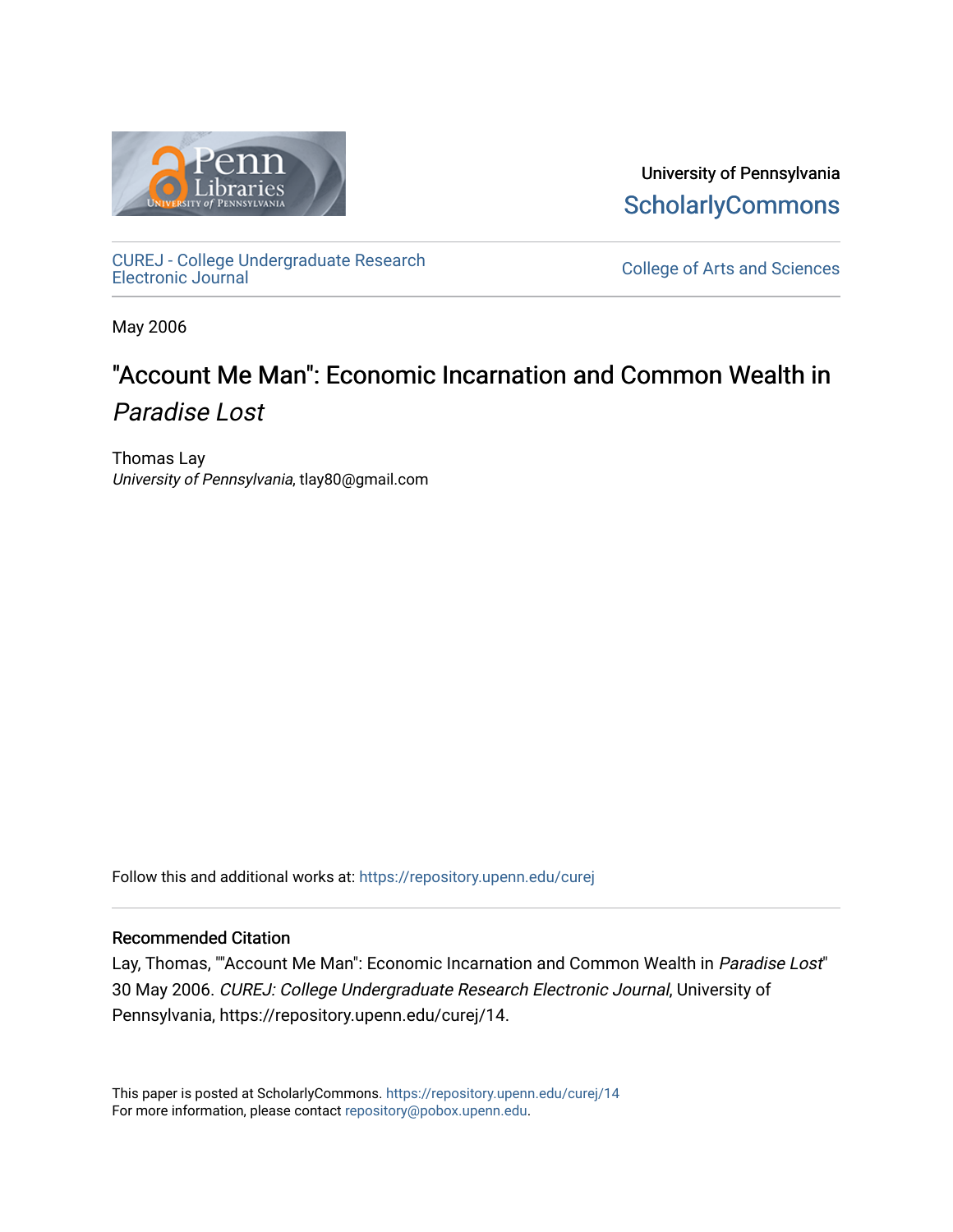## "Account Me Man": Economic Incarnation and Common Wealth in Paradise Lost

#### **Abstract**

Recent scholarship has considered the materialist and economic logic of Medieval Catholicism's theology of redemption, and suggested that Protestant ideology suppressed an earlier economic conceptualization of belief. In this paper, I consider John Milton's Paradise Lost, a late work in this history that, despite is Protestant authorship, offers Christian redemption in explicitly economic terms. Milton's unusually materialist theology, I argue, constituted a political challenge to the Restoration by demystifying social hierarchies and privileging wealth shared communally ^ Commonwealth ^ over the Satanic idolatry of kingship.

#### Keywords

John Milton, Paradise Lost, William Shakespeare, Marxism, English Revolution, economics and theology, cultural materialism, English, Stuart Curran, Stuart, Curran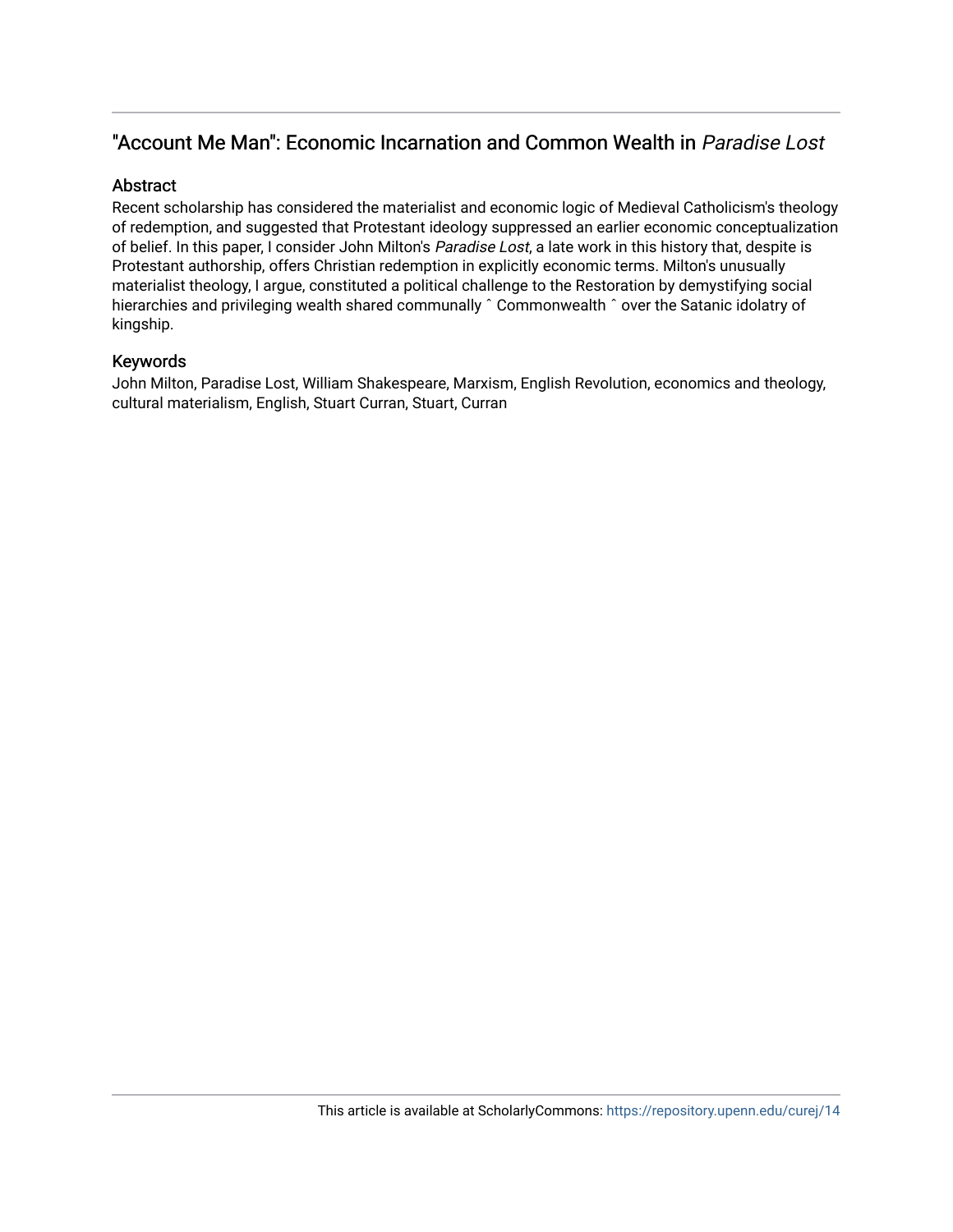### "Account Me Man": Economic Incarnation and Common Wealth in Paradise  $\text{Cost}^1$ Thomas Lay tlay@sas.upenn.edu, tlay80@gmail.com

"The monetary system is essentially a Catholic institution, the credit system essentially Protestant. '*The Scotch hate gold*.' In the form of paper the monetary existence of commodities is only a social one. It is *Faith* that brings salvation." So wrote Marx in the third volume of *Capital*. <sup>2</sup> John Parker has argued that Marx's observation is more than a *bon mot* that extends base into superstructure; it is part of a "Christological theory of value" whose terms Marx derived from the theology of the Incarnation.<sup>3</sup> To Parker, Marx's appropriation of theology was not a radical perversion of Christianity. For centuries, he argues, Christianity told an economic narrative: the story of a people bound to its landlord for a debt incurred in the theft of an apple, a debt that might only be redeemed – paid for, that is – by Christ's body.<sup>4</sup> To put it that way sounds perverse to us, but Parker suggests that our resistance is the legacy of Early Modern Protestantism – of what Peter Stallybrass, writing in Parker's wake, describes as a Protestant "attempt to drive the economics out of belief" by "separating out ... what is brought together in the Latin *credere* (to believe, to trust, to put credit in)."5

This line of Protestant antimaterialism will be familiar to anyone acquainted with

 $1$  This paper is the product of two seminars, one with Stuart Curran, and the other with Peter Stallybrass. Without their insights and guidance, both in and out of the classroom, I could not have written it. In addition, Michael Gamer, tireless as ever in his support of undergraduates, generously offered to read a partial draft, and his suggestions were crucial in helping me past some early stumbles. To all three, I owe a "debt immense of endless

gratitude."<br><sup>2</sup> Karl Marx and Friedrich Engels, *Collected Works*. New York: International Publishers. Vol. 37 p. 587.<br><sup>3</sup> John Parker, *God Among Thieves: Marx's Christological Theory of Value and the Literature of the En* 

*Reformation*. Diss U Pennsylvania, 1999. Ann Arbor: UMI, 1999. UMI Number 993777. See especially pp. 31-7, 67-70, and 77-88. Parker cites the passage on p. 77.

<sup>&</sup>lt;sup>4</sup> This is the language of atonement and satisfaction, particularly in its elaboration by St. Anselm (1033-1109) in *Cur Deus Homo* (available in *Anselm of Canterbury*, ed. and tr., Jasper Hopkins and Herbert Richardson, Toronto and New York: The Edwin Mellen Press, 1976, vol. 3, pp. 39-137.) For Parker's discussion of Anselm's influence through Luther, see pp. 90-96.<br><sup>5</sup> Peter Stallybrass, "The Value of Culture and the Disavowal of Things." *The Culture of Capital: Properties*,

*Cities, and Knowledge in Early Modern England*, ed., Henry S. Turner, New York: Routledge, 2002, p. 282. See also Stallybrass's delightfully contrarian account of Christianity as "An Economic Story" in that essay, pp. 279-80.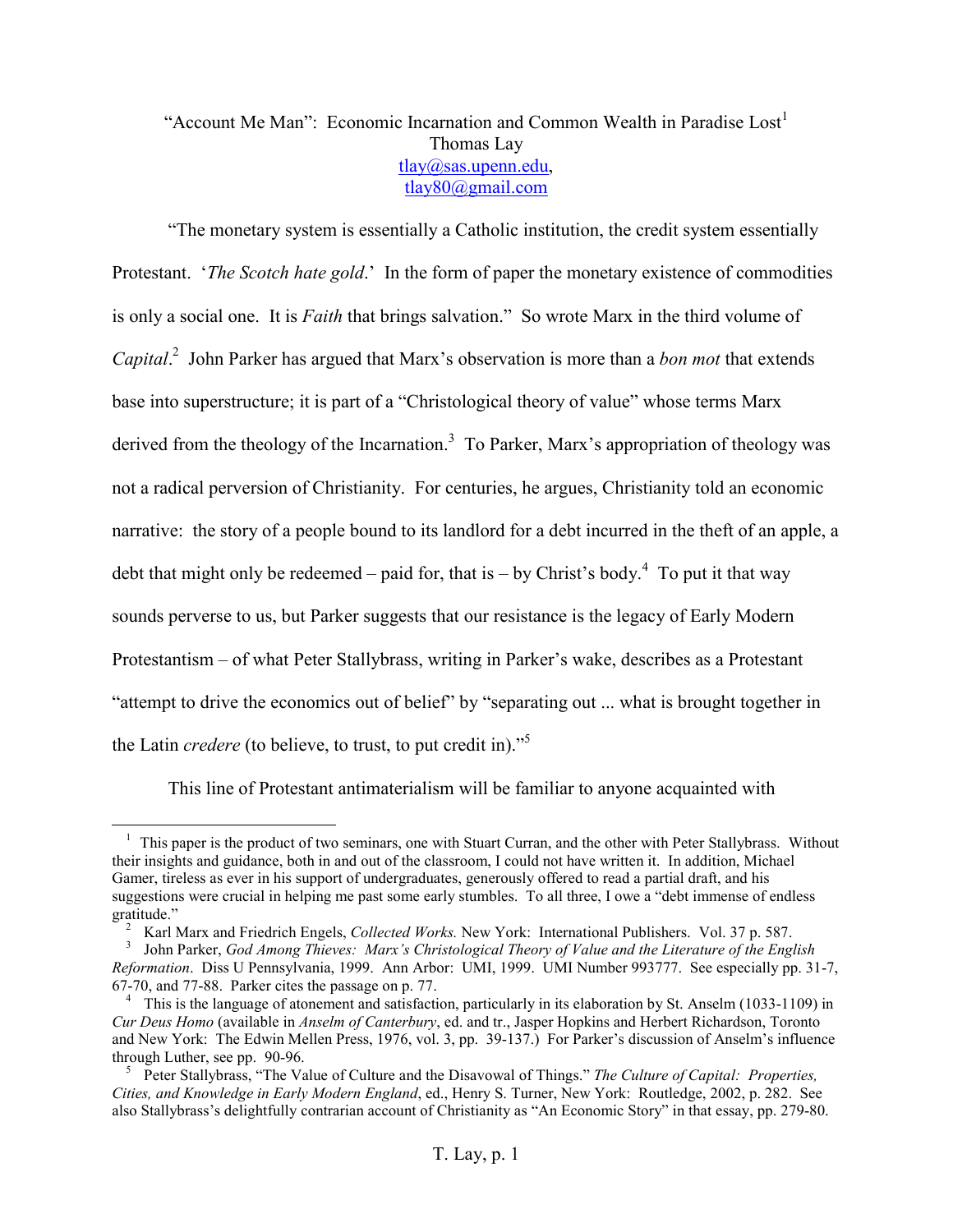countless attacks on Catholics for the idolatry of saint-veneration and the perverse grotesquerie of the doctrine of transubstantiation. It also characterized attacks on Jews for usury. In Shakespeare's *Merchant of Venice* for instance, the cold hard cash of Shylock's dreams of moneybags and reported cries for his daughter and his ducats are opposed by the transcendence of Portia's "quality of mercy."<sup>6</sup> But as Parker has shown, the usury by which Luther castigated Jews is but a suppressed meaning of the very Latin word – *credere* – by which he claimed salvation by faith alone (Parker 126). Moreover, the economics of belief, still perilously latent in Luther's *credit* could be eradicated in translation, for, as Parker notes (147-50), Archbishop Cranmer did just that in 1549 to the central text of the new Anglican *Book of Common Prayer*. The officially sanctioned "Great Bible," with a preface by Cranmer himself, had joined every Early Modern English bible but one in rendering the Lord's Prayer's fifth petition "forgeve us our dettes, as we forgeve oure detters."<sup>7</sup> The single exception was William Tyndale's bible of 1534, which inaccurately translated the Greek "*opheilemata*" ("*debita*" in the Vulgate) as "trespasses" rather than "debts." But Tyndale was a radical Lutheran. His translation had been banned, and in 1536, he had been burned as a heretic in Belgium at the instigation of the Tudor government Cranmer already served. Nevertheless, a decade later, in the new prayer-book's central text Cranmer followed a heretical, inaccurate, solitary exception, and as a result, most English-speakers since have learned the Lord's Prayer's fifth petition with its economic metaphor erased: "Forgive us our trespasses, as we forgive them that trespass against us."

 Parker's study ends at the outbreak of civil war, his narrative of Protestant and Catholic self-differentiation now complicated by political changes and left "hanging ... like a skeleton, a

<sup>6</sup> Quotations from Shakespeare are from *The Norton Shakespeare*, ed., Stephen Greenblatt, et al. New York: W. W. Norton & Company, 1997. The quotations are from 2.5.17, 2.8.15-24, and 4.1.179.<br><sup>7</sup> *The Byble in Englyshe that is to saye the conte[n]t of al the holy scrypture, both of ye olde, and newe* 

*testame[n]t, with a prologe therinto, made by the reuerende father in God, Thomas archbysshop of Cantorbury...*  London, 1540, Matthew 6:12. Accessed via Early English Books Online.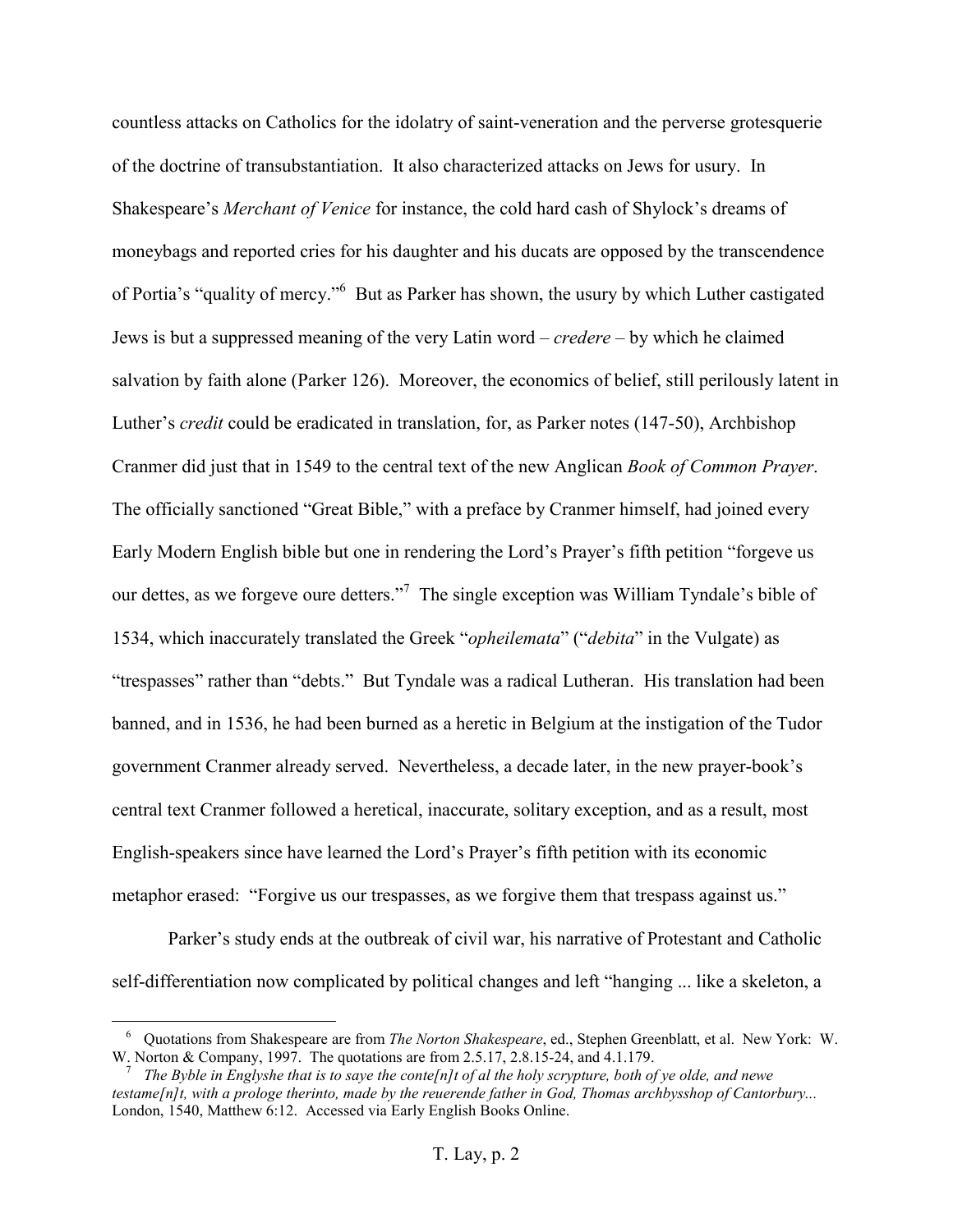contradictory, hybrid, intricate genealogy" (208). This essay, then, proposes to examine that skeleton's curious resurrection – one that promised salvation in familiar terms, but now with radically new meanings. As the work of a mid seventeenth-century Protestant, *Paradise Lost* defies the expectations of a century's debate by its pervasive and explicitly materialist theology of debt. In considering the poem, I hope to suggest a way to extend Parker's research past 1642 by examining how the older terms of religious debate were reformulated with radical implications not only for theology but for politics. It will help to begin, however, with the political implications already implicit in the erasure of the economics of belief at the century's turn.

#### i: Invisible Usury, Invisible Kings

The subordination of the rhetoric of commerce had played out, of course, in a culture of proliferating commerce. Part of what makes *The Merchant of Venice* so complex is that its condemnation of usury transpires in the most commercial of cities and that Portia's call for mercy is on behalf of a merchant who expects from his investments "return / Of thrice three times the value of [the] bond"  $8(1.3.154-5)$ . The play itself was performed in a commercial theater that turned familiar stories into profits, its primary capital – clothing – dependent on a system of pawnbroking usurious in all but name.<sup>9</sup> For even as usury made a convenient scapegoat, commerce needed it to thrive: thus, the 1571 act that legalized usury at rates up to ten percent positioned itself as "An Act Against Usury," with a stated aim of lessening the exploitative possibilities of an illegal vice by making it legal. John Wooley spoke cautiously in

<sup>&</sup>lt;sup>8</sup> Admittedly, it is not from this bond that Antonio makes his profits, but it is clear from the risk involved that he stands to profit considerably should his ships return, even if nobody is thoughtless enough to state t  $9\degree$  See chapter seven of Ann Rosalind Jones and Peter Stallybrass, *Renaissance Clothing and the Materials of* 

*Memory*. Cambridge: Cambridge University Press, 2000, esp., p. 181-4.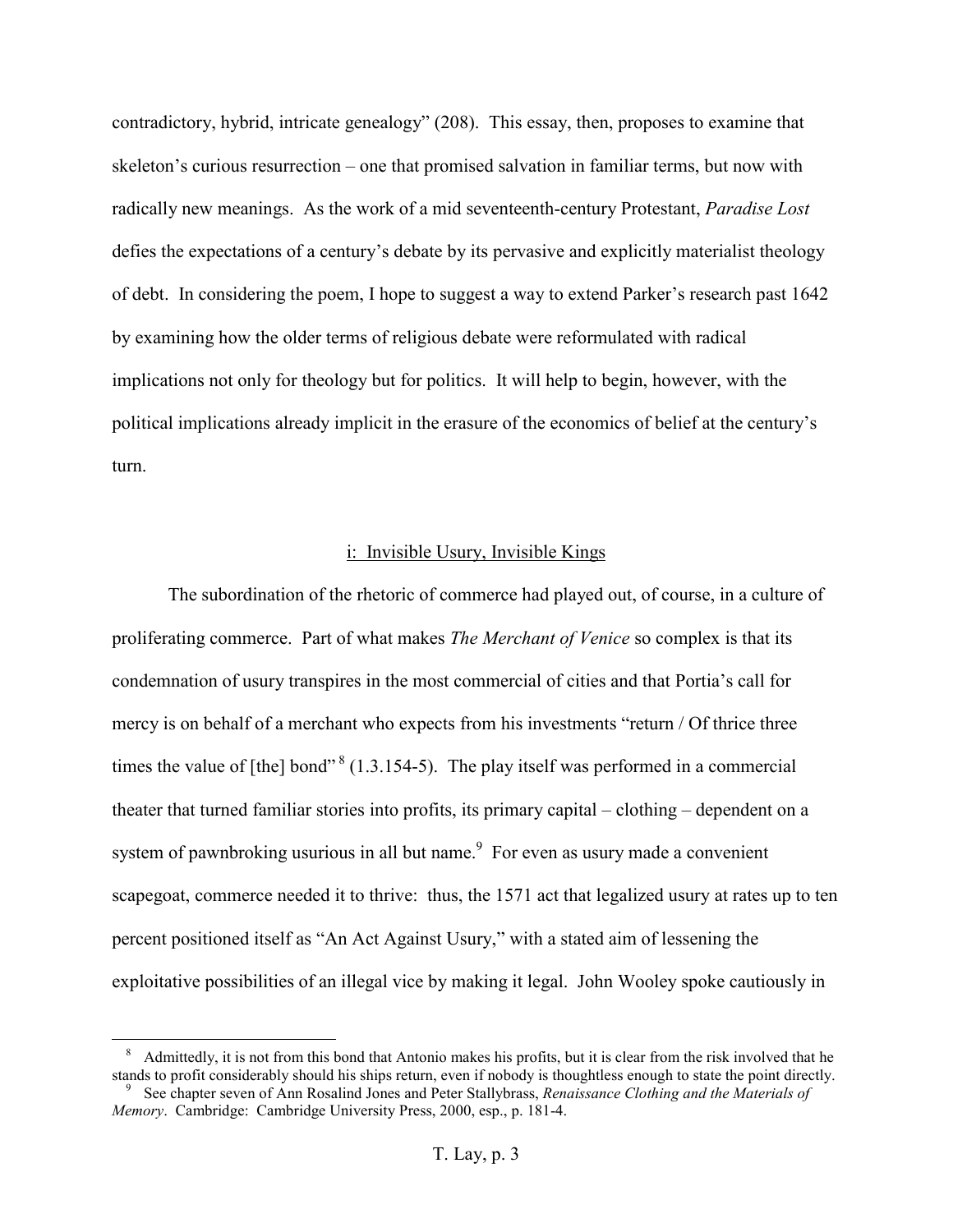the act's support, arguing that usury's "mischief is of the excess, and not otherwise, since to take reasonable, or so that both parties might do good, was not hateful."<sup>10</sup> The latter contingency - "that both parties might do good" - was consistently the grounds on which usury might find support.<sup>11</sup> But in *The Merchant of Venice*, mutual benefit is not the grounds for the primary debt, by which neither Shylock nor Antonio stands to profit. Initially, it is supposed to form the basis for Antonio's secondary loan to Bassanio, which Bassanio urges as a means to win a rich lady and pay back prior debts to Antonio (1.1.146-52). But the matter having been raised once subsequently disappears: we hear no more of literal profit to Antonio, and Bassanio's ambitions for a "lady richly left" (1.1.161) are, even in their very actualization, apparently transformed by his disavowal of gold and silver caskets for lead. It is only in a bizarrely refigured context that the language of mutual benefit returns: it returns in the "quality of mercy" that "blesseth him that gives and him that takes" (4.1.181-2). In Portia's speech, mercy is as profitable as usury, but as if by magic, it is sealed off against sully in the marketplace where it might actually make that profit. For mercy to be above the marketplace, it has to be a part of of a social hierarchy. Portia, herself a representative of the upper echelons of that hierarchy (and yet by her gender usually doubly secluded from the marketplace), argues that mercy defines the height of earthly power such that fealty at society's apex to God's mercy implies society's fealty to that apex:

> 'Tis mightiest in the mightiest. It becomes The throned monarch better than his crown. His scepter shows the force of temporal power, The attribute to awe and majesty, Wherein doth sit the dread and fear of kings;

<sup>&</sup>lt;sup>10</sup> A truncated text of the act and of Wooley's speech, together with other primary materials on usury, may be found in Jay L. Halio, ed., *Understanding* The Merchant of Venice*: a Student Casebook to Issues, Sources and* 

 $^{11}$  Noted by David Hawkes in *Idols of the Marketplace: Idolatry and Commodity Fetishism in English Literature*, *1580-1680*. New York: Palgrave, 2001, p. 105. The condition of mutual benefit was also the grounds on which Milton supported the practice. See *De Doctrina Christiana*, Book II, pp. 336-43, in *The Works of John Milton*, New York: Columbia University Press, 1934, vol. 17. See also the entry in Milton's commonplace book, in John Milton, *Complete Prose Works*. New Haven & London: Yale University Press, 1953, (hereinafter, *CPW*), vol. 1, pp. 418-9.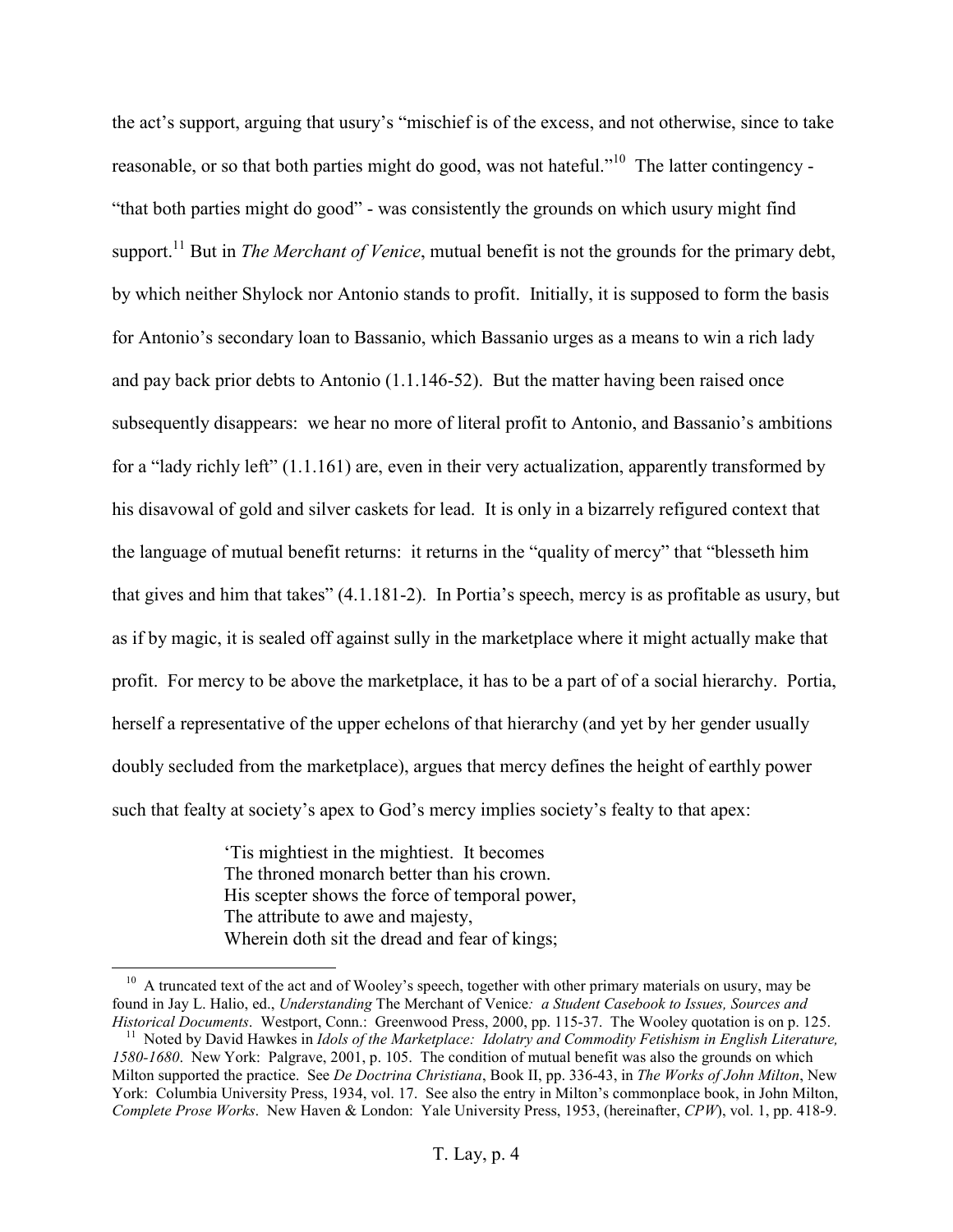But mercy is above this sceptered sway. It is enthroned in the hearts of kings; It is an attribute to God himself, And earthly power doth then show likest God's When mercy seasons justice. (4.1.183-92)

With usury reduced to a rhetorical residue, the passage erases the economics of belief in a mystified language of "majesty," and to ground the mystification, it performs a second evasion: it appeals to kings in a Republic ruled by an elected duke who at that very moment presides on stage before Portia; it invokes monarchy in the visible absence of a monarch.

 Shakespeare does, of course, celebrate some of the finer aspects of the emerging economy in which he participates, both in *The Merchant of Venice* and elsewhere. Doing so, however, usually involves purging commerce of the dirty means by which it thrives and subordinating it both to religion and to earthly power, and especially kings, whether or not they exist. Thus Henry V must reject the commercial world of the tavern to be transformed into "the mirror of all Christian Kings," "the offending Adam" "whipped … out of him" (1.1.30, 2.0.6). In the same play, the plundering of churches by Henry's companions is an unpardonable sin, as is the traitors' plot to "coin [him] into gold" (2.2.95). Although the company was coining Henry into gold before its audience's eyes, it could do so because the play's rhetoric had condemned the offense. Indeed, the company acted, at least in a legal fiction, in service to the royal household as the Lord Chamberlain's, later, King's Men. Shakespeare's Kings are at their best when, as in *All's Well That Ends Well*, they bless the doctor's daughters of the emerging commercial economy for service provided not in mercantile exchange but through bizarre rituals, negotiated in rhymed verse, involving folk-like plots of miraculous cures for strange diseases – the punishment for failure not bad word of mouth but death, the reward for success not remuneration but marriage, and the real agent not the enterprising young woman herself but "the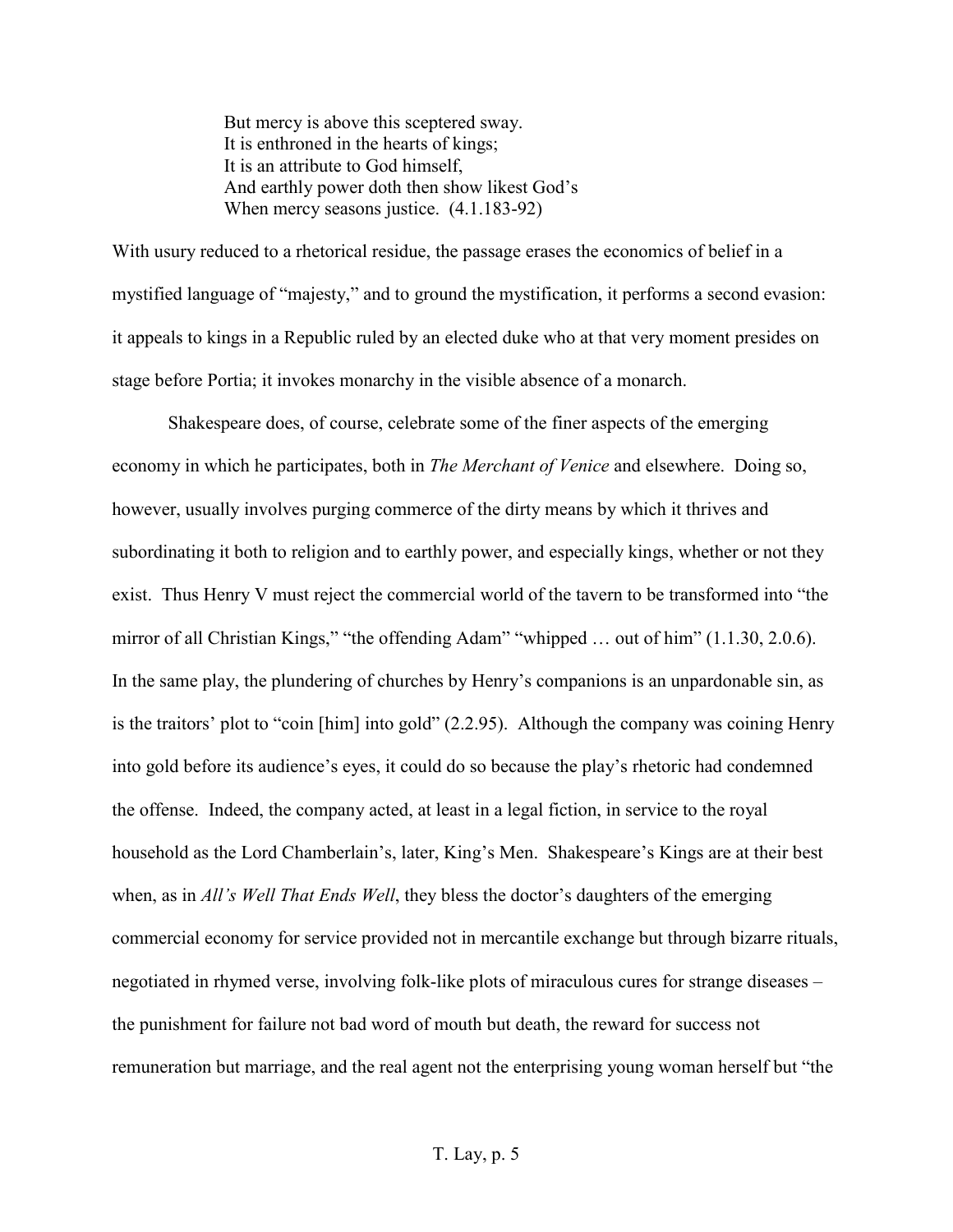very hand of heaven" (2.3.29-30, 61) in disproof of fools who "say miracles are past" (2.3.1). It is a convenient arrangement by which kings may give the appearance of incorporating the best aspects of a crucial new class without having to lower themselves to the vulgarity of commerce. To reformulate Greenblatt's invocation of Kafka, there is a marketplace, no end to a marketplace, only not for anyone who matters. $^{12}$ 

What I would like to suggest then is that the suppression of the economic basis of Christianity not only defined Protestantism. It also justified social hierarchies and thus defined a Royalist agenda. In that context, Milton's explicitly economic theology of *Paradise Lost*, inexplicable in terms Protestant ideology, starts to make sense as an assault on the "evil dayes" into which the nation had, with the 1660 Restoration of Charlies II, fallen.<sup>13</sup> But before turning at last to Milton, one final foray into Shakespeare will be useful.

#### ii: The Return of the Invisible King; The Fellowship of the Kingless

For us, the word "redeem" is familiar both in its Latin meaning of buying back and in its Christian meaning (more often expressed in the nouns "redeemer" and "redemption") of deliverance from sin, but it rare now to acknowledge that the latter meaning derives from the former. The distinction seems to have been in place by Milton's time. Shakespeare uses both senses of the word and its variant forms forty-eight times but not one instance recalls Christian redemption as an economic metaphor; rather, on the few occasions where the two senses appear to converge in pun, the point is to subordinate economic to spiritual redemption.<sup>14</sup> The plot of

<sup>12</sup> Stephen Greenblatt, "Invisible Bullets: Renaissance authority and its subversion, *Henry IV*, *Henry V*," in *Political Shakespeare: New Essays in Cultural Materialism*, ed., Jonathan Dollimore and Alan Sinfield. Ithaca and

London: Cornell University Press, 1985, p 47.<br><sup>13</sup> Quotations from Milton's poetry are from *The Complete Poetry of John Milton*, ed., John T. Shawcross. New York: Anchor Books, 1971.

 $14$  Based on Open Source Shakespeare's concordance at <http://www.opensourceshakespeare.com/concordance/>.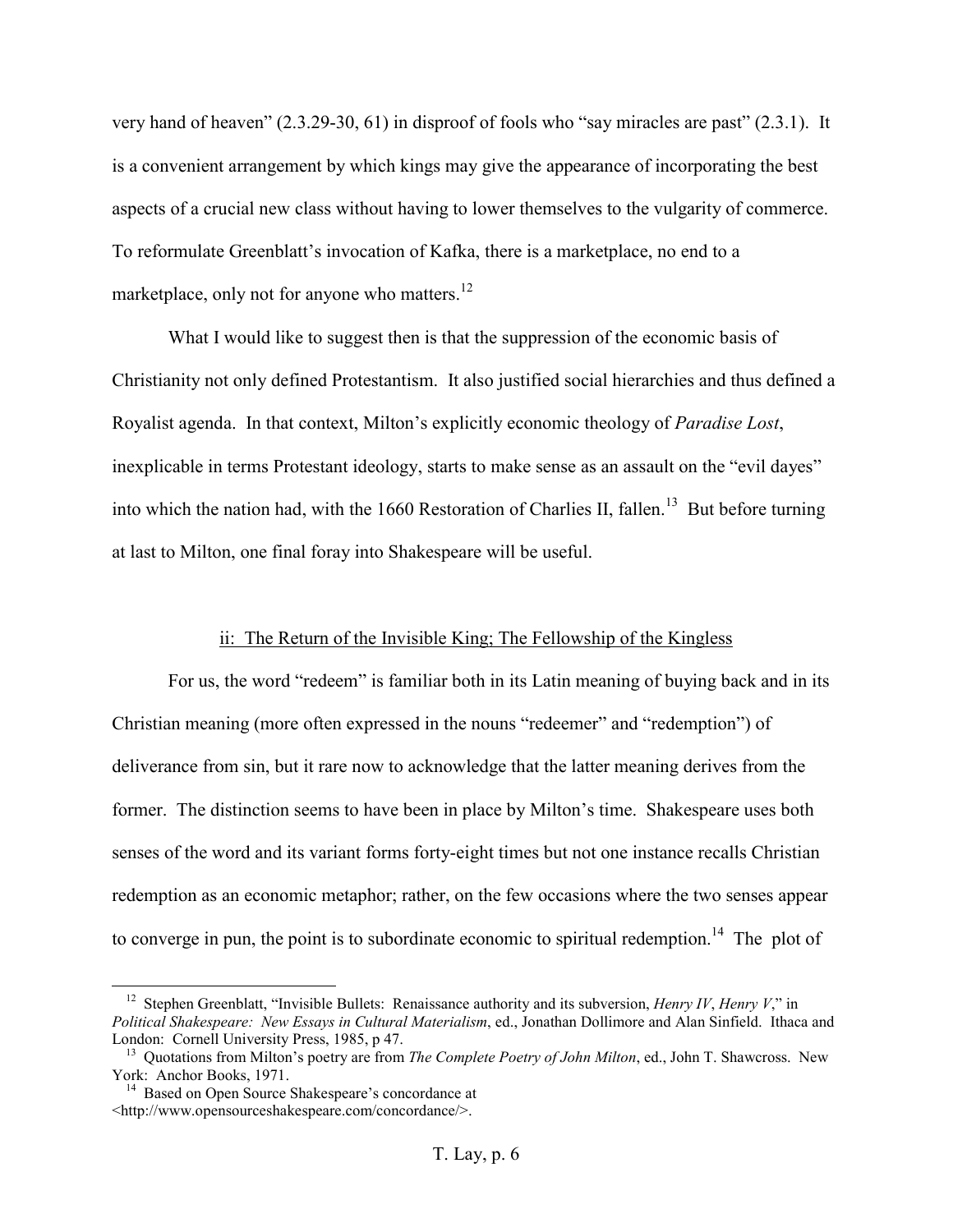*Measure for Measure* springs from the deputy Angelo's proposal that Isabella "redeem"<sup>15</sup> her condemned brother Claudio (2.4.53, 163) by submitting to Angelo's lust, to which she makes the opposition between redemption's temporal and spiritual meanings explicit: "Better it were a brother died at once / Than that a sister, by redeeming him, / Should die forever" (2.4.107-9). The opposition continues through a subsequent exchange between Isabella and Claudio, and is only resolved by the subordination of an exchange economy to fealty. The Duke, disguised as a monk, promises to "redeem" Claudio, while doing "no stain to [her] own gracious person" (3.1.199-200). In the Duke's monastic garb, the promise suggests a subordination of corrupt dealings to religious piety, but it turns out to be a promise that he cannot as a monk fulfill. It is only by his return to power in the final scene that he makes good on his promise, emerging from disguise as a sort of *Deus ex machine* - or rather, *Rex ex machina*, for now his title changes. After having been known only as "the Duke," he is now five times described as "royal" and seven times as a "prince," both epithets newly acquired in the final scene.<sup>16</sup> In his new royal authority, the Duke replaces Angelo's economy of bribes with one of payment for ill deeds, which he then converts to one of mercy, thereby acquiring the authority for the surprising final lines in which he asks Isabella to forgo the convent and marry him. Given his stature and Isabella's implicit debt to him, and given her repeated vows of eternal chastity, the proposal is not far from Angelo's, but the play sanctions it in a "Royal prince" (5.1.57) and not in a "precise" (1.3.50) bureaucrat. The difference between the two is that Angelo's proposal is sullied by the economic terms of redemption, whereas the Duke's redemption of Claudio creates

<sup>&</sup>lt;sup>15</sup> The use combines the senses of paying for (OED 1) and freeing (OED 3).<br><sup>16</sup> Admittedly, the term "Prince" may be applied to a Duke (OED 2a and 5). "Royal" is less plausible, however: while the OED does offer definitions that refer generally to sovereigns, the examples given nearly all refer to Kings and Queens. OED 8c gives "having rank comparable to that of a king," but the OED's examples are all consciously figurative (e.g., "royal merchant"). The point of an alteration in nomenclature at this point in the play, I think, however plausible that nomenclature may be, is to fudge the matter so as to appear to produce a non-existent king.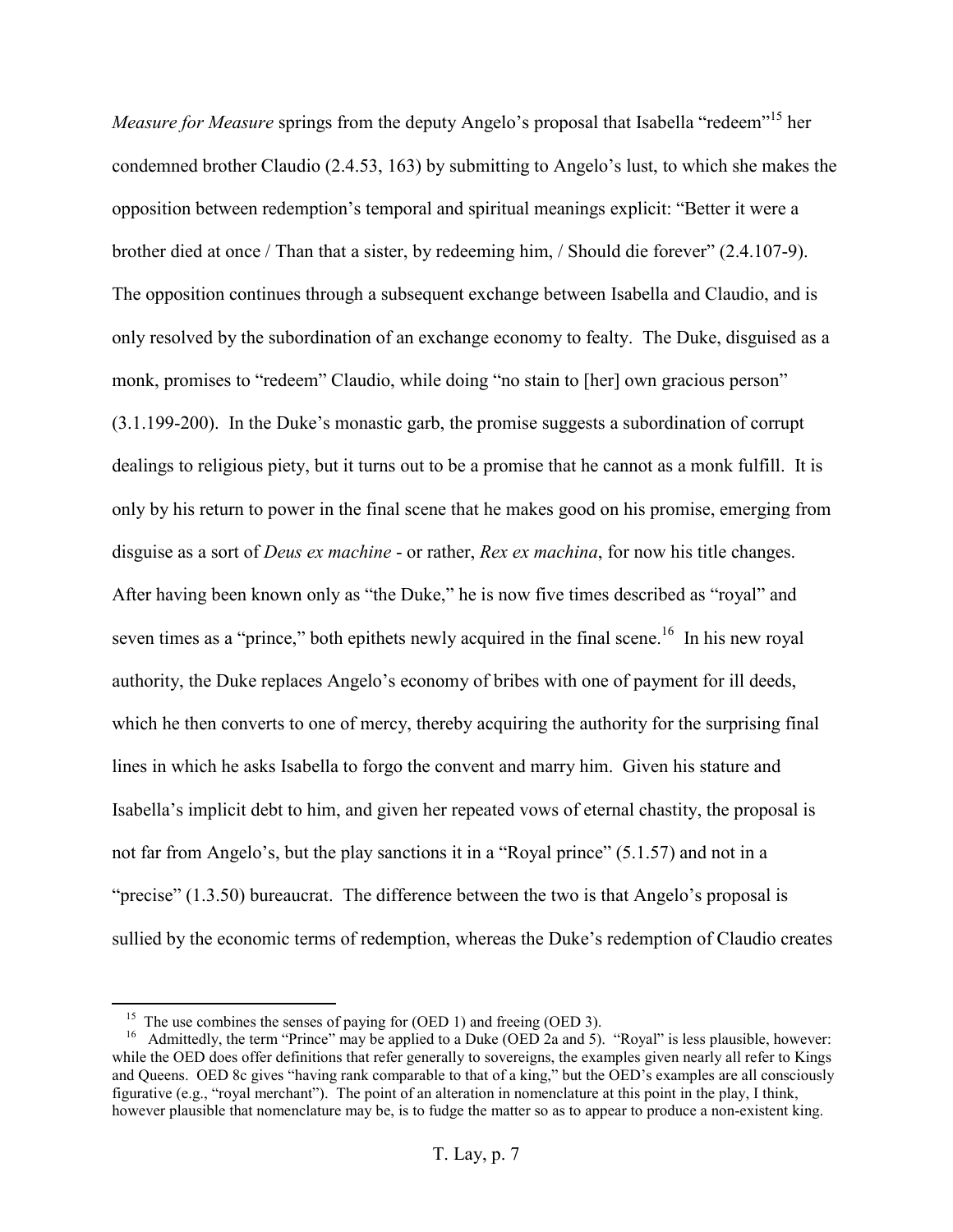an *implicit* debt in Isabella that, crucially, is not spoken of in the economic terms I am using for it. It is that implied redemption of debt in marriage that in turn redeems for the audience the generic promise that the play has hitherto left to an unusual degree in doubt. The audience members get the resolution they had speculated on when they purchased tickets in hopes of getting more in enjoyment than they paid in coinage. Meanwhile, the company profits by denying the idea of profit. Benefit is mutual, not, it seems, by usury, but in a form of redemption that refuses to acknowledge its basis in debt. $17$ 

Consider then, by contrast, the rendering of the Incarnation in *Paradise Lost*, in the explicit terms of the redemption of debt. In Book III, God seeks, in advance of the fall, a way to "*renew <sup>18</sup>* / [man's] lapsed powers, though *forfeit* and enthrall'd / By sin to foul *exorbitant* desires" (175-7) so that he may "to me *owe* / All his deliv'rance, and to none but me" (181-2). Man, it seems, has incurred an unrepayable debt, and in "*losing all*, / To expiate his treason hath *naught left*" (206-7). Man then, must die unless someone else should volunteer to "*pay* / The rigid *satisfaction,19 death for death*" (211-2) and so "*redeem* Man's mortal crime" (214-5). "Without *redemption*, all mankind" (222) would be damned but for the Son's "*dearest*" (226)

<sup>&</sup>lt;sup>17</sup> The only other instance I have found in Shakespeare of redemption's two senses converging is in *Richard III*. In Act I, scene iv, Clarence entreats his hired murderers to forgo what we know to be a contracted murder "as [they] hope to have redemption / By Christ's dear blood, shed for our grievous sins" (1.4.177-8). The murder is a matter of payment; Christ's redemption is mystified as a matter of sin. Thus monetary redemption precludes spiritual redemption, and any pun is necessarily oppositional. Forty lines later, when Clarence promises, to great dramatic irony, that Richard – not Christ – will make the murderers a better offer for mercy (218-9), faith in an exchange economy is revealed as belief in a demi-devil. One instance between Shakespeare and Milton in which the word does refer to the economics of belief is George Herbert's sonnet "Redemption" in *The Temple*. (George Herbert, *The Complete English Poems*, ed., John Tobin. London: Penguin Books, 1991, pp. 35-6). The sonnet starts by telling an economic story about a man's debt to his landlord, only to reveal itself as a story of Christian redemption by its final couplet, which features another man granting his suit as he dies among "thieves and murderers." Time has not permitted a careful study of Herbert or of the word's history between Shakespeare and Milton, but I wonder<br>if *The Temple* didn't make its point by treating seriously a discourse uncommon by 1633.

<sup>&</sup>lt;sup>18</sup> Italics in this section are mine, and in order to avoid confusion, I have changed to Roman the proper names that are italicized in Shawcross's text.<br><sup>19</sup> The OED cites this instance "satisfaction" under definition 1a: "The payment in full of a debt, or the fulfilment

of an obligation or claim; the atoning *for* (rarely *of*) an injury, offence, or fault by reparation, compensation, or the endurance of punishment."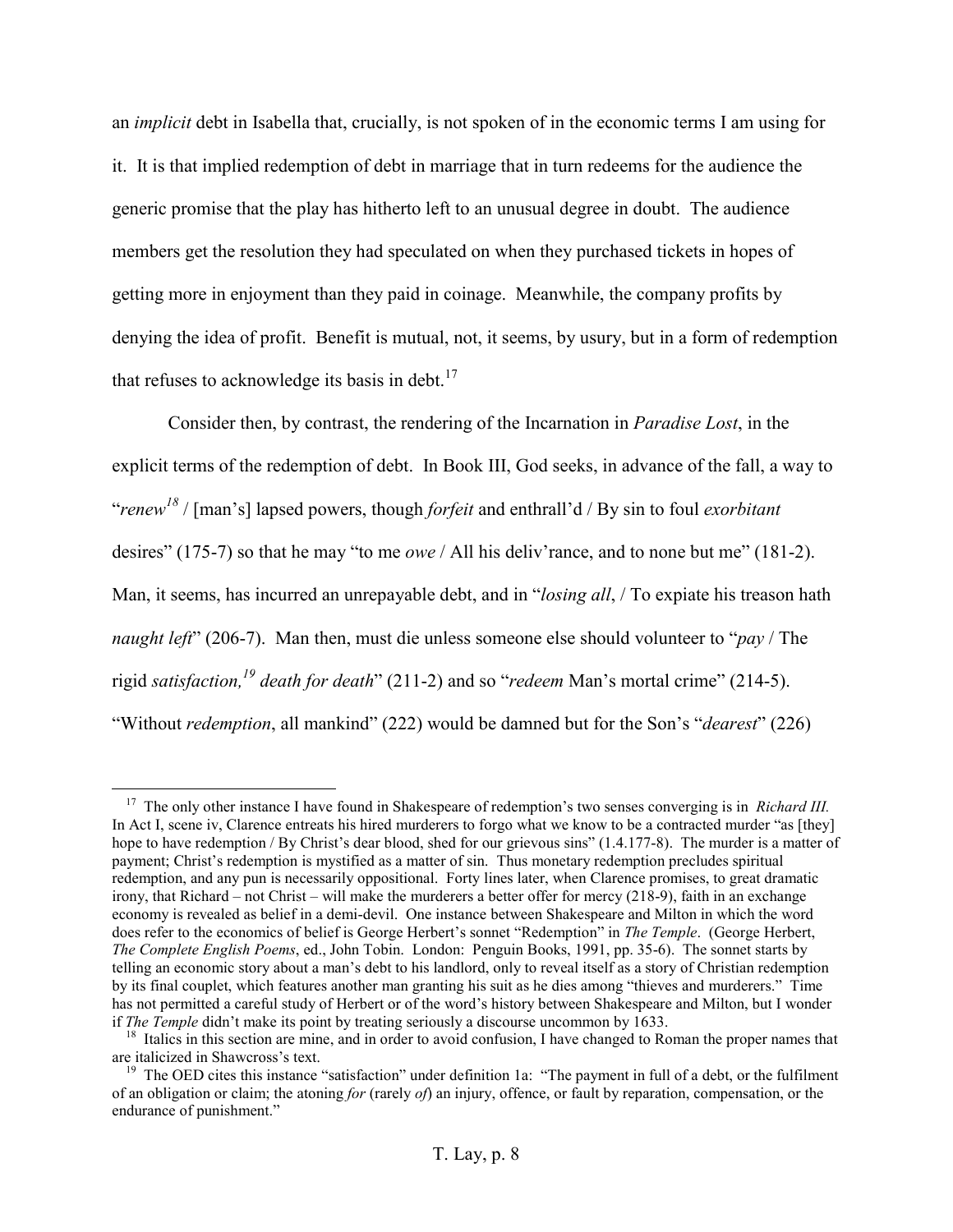offer. Since mankind, "*Indebted and undon*, hath *none to bring*" (235), the Son declares:

Behold mee then, *mee for him*, *life for life*  I offer, on me let thine anger fall; *Account* mee man; I for his sake will leave Thy bosom, and this glorie next to thee Freely put off, and for him lastly die Well pleas'd, on me let Death wreck all his rage. (236-41)

The bargain is so pleasing to God that the two of them work out a deal whereby God can have

his son and sacrifice him too: "Though now to Death I yield, and am his *due*," says the Son, "yet

that *debt paid*, I shall rise victorious, and sub*due*<sup>20</sup>" death itself (245-50) and so "*redeem*" (260,

281) mankind.

At this point, something new happens. The Incarnation, we discover, is not only

economic, but also egalitarian. God praises the Son in the republican rhetoric of being "found /

By Merit more then Birthright Son of God" (308-9). By praising merit over birthright, God puts

humans on earth without social hierarchies, in fealty only to Heaven:

Here shalt thou sit incarnate, here shalt Reign Both God and Man, Son, both of God and Man, Anointed universal King; all Power I give to thee, reign for ever, and assume Thy Merits; under thee as Head Supreme Thrones, Princedoms, Powers, Dominions I reduce: All knees to thee shall bow. (315-21)

This argument of the Son's annihilation of earthly kingship by the kingdom of heaven provides the teleology for Michael's narrative in Book XII, a narrative of Israel's history from kingly enthrallment to liberty through the incarnation and resurrection of the Son as Earth's only king. The trajectory starts with Adam's lament of "Authority usurpt, from God not giv'n" (66), from which proceeds some of the work's most boldly anti-Royalist rhetoric:

> He gave us onely over Beast, Fish, Fowl Dominion absolute; that right we hold

<sup>&</sup>lt;sup>20</sup> This instance, unsupported on definitional and etymological grounds, I claim only as a likely pun.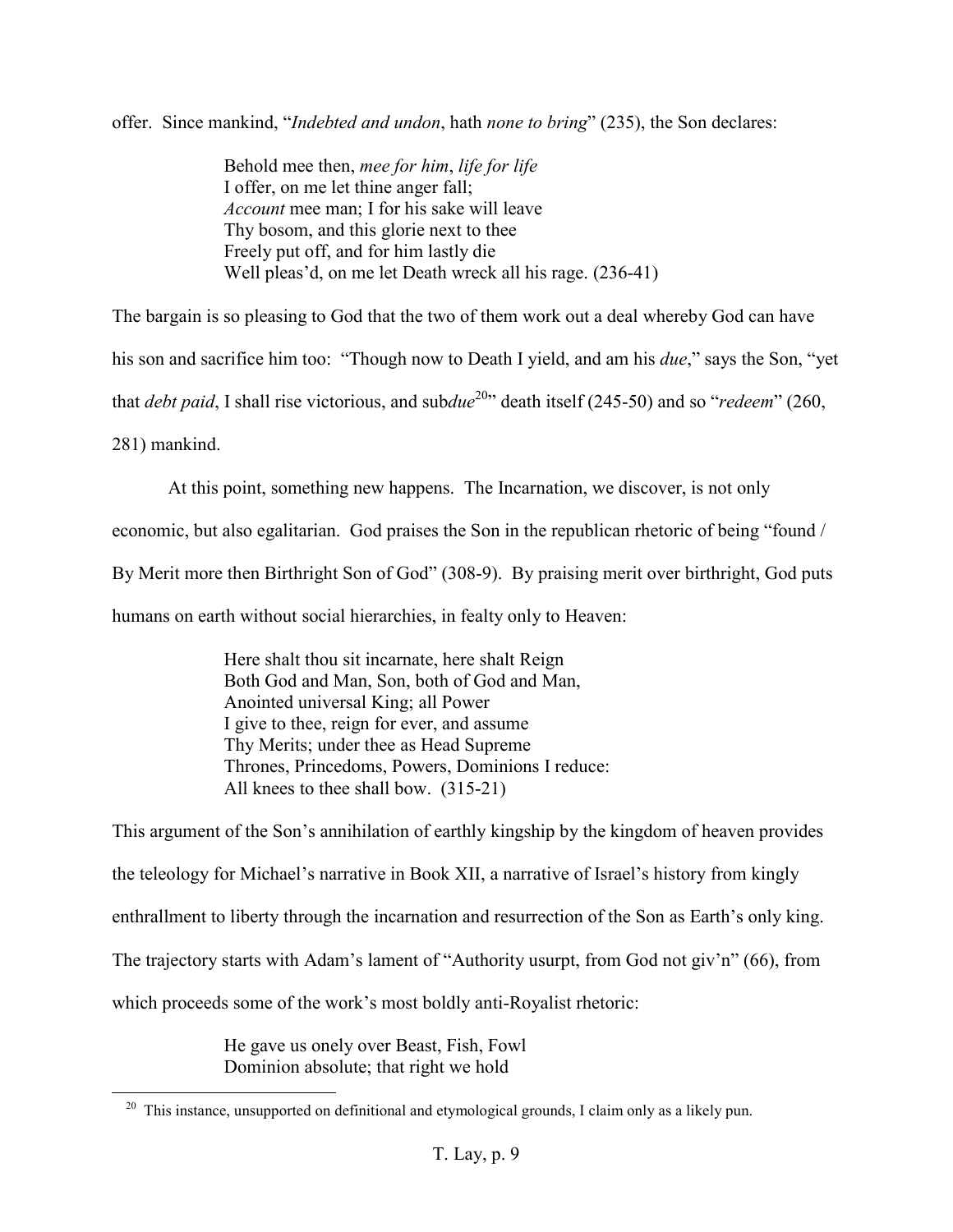By his donation; but Man over men He made not Lord; such title to himself Reserving, human left from human free. (67-71)

Michael then tells Adam of Israel's enslavement in Egypt to Pharao and his kingly successor<sup>21</sup>

(155-222), of the Babylonian captivity (339-49) under kings slightly more amicable but only

because they are so "dispos'd" by God (349), and then of deliverance marred by priests who

seise The Scepter, and regard not Davids Sons Then loose it to a stranger, that the true Anointed King Messiah might be born Barr'd of his right. (356-60)

In this narrative, Michael does praise a king – David – for "piety" and "puisant deeds" (321-2),

but at the very moment that he tells Adam that David's "Regal Throne / For ever shall endure"

(323-4), he proclaims kingship's endurance by means of its earthly abolition:

the like shall sing All Prophecie, that of the Royal Stock Of David (so I name this King) shall rise A Son, the Womans Seed to thee foretold, Foretold to Abraham, as in whom shall trust All Nations, and to Kings foretold, of Kings The last, for of his Reign shall be no end. (324-30)

At the close of Michael's history, the word *redeem* returns five times (408, 424, 434, 445, 573), and now, it takes a specific economic sense: that of paying for someone's liberation (OED 3) in "ransom paid, which Man from death redeems, / His [Christ's] death for Man" (424-5). Although Milton, perhaps wary of censorship, limits redemption here to ransom from death, he places it at the climax of a narrative of ransom from kingship. Yet even here, there is a suggestion that triumph over death entails triumph over kings in Adam's "Needs must the Serpent now his capital bruise / Expect" (383-4). Modern editors uniformly gloss "capital" as

<sup>21</sup> Fowler notes that Milton names this king Busiris in Book I. (*Paradise Lost*, ed., Alastair Fowler, Second Ed. London and New York: Longman, 1998, note to XII, ll. 164-8). In book XII, by contrast, he is known by title rather than name as "a sequent King" (165), "the lawless Tyrant" (173) and "th' obdurat King" (205).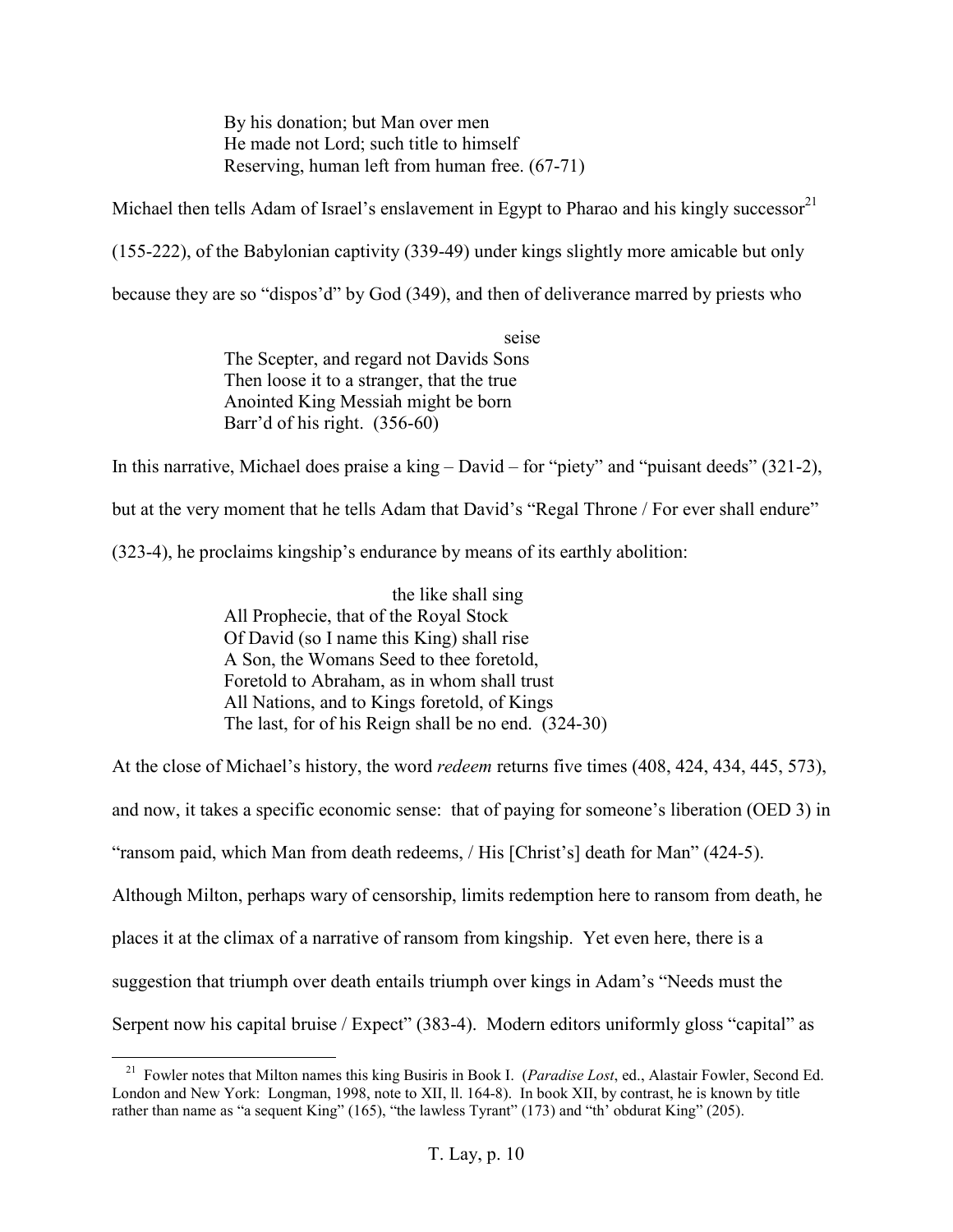conflating the meanings "mortal" and "on the head,"<sup>22</sup> but the pairing of those two senses in a pun calls attention to the word itself and suggests the "capital bruise" that had dominated public consciousness since 1649: the decapitation of a King.

 So far, I have not attempted to discuss the economic workings of redemption in *Paradise Lost*, but have rather traced its language, as though I were a linguist pursuing an empirical study. I will delve more throughly into the poem's economy presently, but first let us pause to consider the rather schematic opposition I have set up between Milton and Shakespeare and the opposing ideologies it suggests. Shakespeare – money-lending, malt-hoarding, professional writer who buys the status of Gentleman – would like to efface the commercialism of his art (and thereby sell more tickets) and so places the stories he sells in a mystified social hierarchy to convince his audience of a value beyond price.<sup>23</sup> Milton – regicidal advocate for the Commonwealth – would like to abolish social hierarchies and bind humanity in common to God, and so he conceives of humanity's relationship to God in flatly economic terms that leave no place for Kings as God's earthly substitutes. But for Milton, that leaves a question: if Shakespeare's effacement of commerce serves his own commerce, what economy does an economic Incarnation bring with it into Milton's Commonwealth? From our perspective, my comparison would seem to suggest

<sup>&</sup>lt;sup>22</sup> In addition to the Shawcross and Fowler editions already cited, I have checked Stephen Orgel and Jonathan Goldberg's Oxford World Classics edition (2004), John Leonard's Penguin Edition (1998), Scott Elledge's Norton<br>Edition (1993), and Roy Flannagan's edition for Prentice Hall (1993).

<sup>&</sup>lt;sup>23</sup> There are, of course, grounds for complicating this account of Shakespeare, starting, I think, with *Timon of Athens*, a play that to me seems utterly bent on deconstructing its own performance. Not only does it feature the most bizarre revelation of a death in all of Shakespeare (Timon seems to have dug, deposited himself in, and covered over his own grave, subsequently engraving a first-person account of his death on the tombstone above it, all of which we learn because a soldier finds the tombstone in the woods, and, being illiterate, makes a wax impression of it), but it also offers an elaborate demystification of capitalist constructions of value (a subject I have pursued in another essay). The play was much admired by Marx, who expounded on Timon's soliloquies about gold (a "visible god") in the *Economic and Philosophic Manuscripts of 1844*. See *The Marx-Engels Reader*, ed., Robert C. Tucker. New York: Norton, 2nd Edition, 1978, pp. 101-5. Still, one wonders if *Timon*'s apparent lack of completion is a consequence of its unpalatability in the commercial theater. For Parker's account of Shakespearean drama, which differs somewhat from mine in emphasizing the role of residual religious ceremony in establishing fetishized value, see "What a Piece of Work is Man: Shakespearean Drama as Marxian Fetish, the Fetish as Sacremental Sublime," *Journal of Medieval and Early Modern Studies,* vol. 34, no. 3, Fall 2004, pp. 643-72.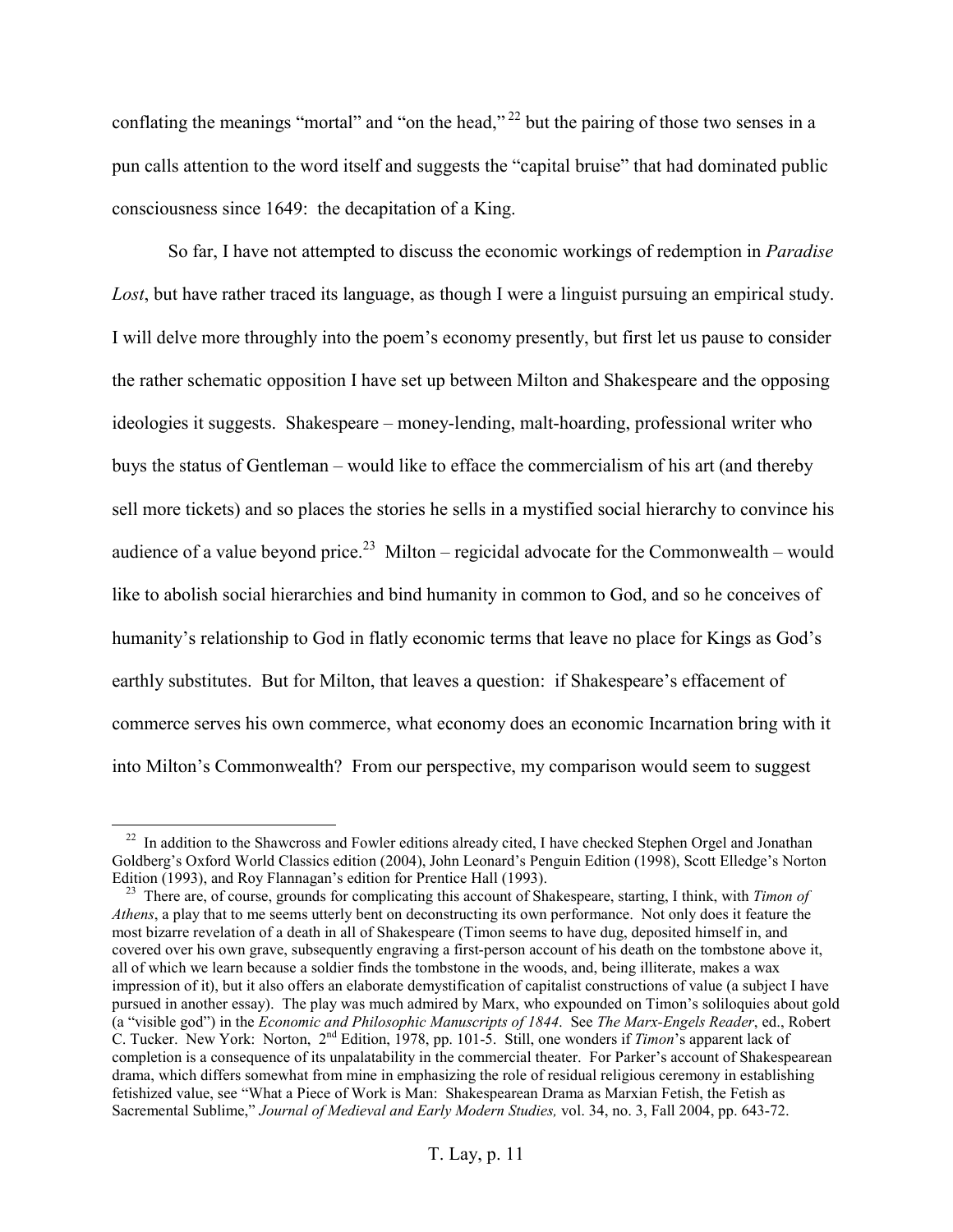that an economic incarnation blesses the marketplace as a space with an authority of its own, an authority that might take the place of mystified Royal power. But *Paradise Lost* never makes that argument. Indeed, the oft-noted presence in the work of a counter-narrative of Satanic imperialism would seem to suggest the reverse, as would Milton's most explicit statement of his view of an ideal Republican society, *The Readie and Easie Way to Establish a Free* 

*Commonwealth* (1660), which closes with revulsion at the "rotten" idol worship (*CPW*, VII, 462) of those who would "prostitute religion and libertie to the vain and groundless apprehension, that nothing but kingship can restore trade" (461). For all of *Paradise Lost*'s economic language, not only in the Incarnation, but in the language of labor and of empire, and for all its concern with its own historical moment, the poem, I think, refuses to affirm positively a particular economic model for postlapsarian society. It ends, rather with Michael leaving Adam and Eve, the world "all before them, where to choose" but also with "Providence thir guide" (XII, 646-7). Choice, then is not the illusory "free choice" that Satan dictates from his throne in Hell (II, 19) and which we might associate with a free market. Rather, choice emerges for the reader out of the tension between the economies of Heaven and Hell. What those two economies reveal is that *Paradise Lost*'s economic theology, far from justifying the market's ways to men, rather reveals what the ideology of a market economy like Shakespeare's necessarily obscures: the idolatry by which markets construct value.

#### iii: Productive and Reductive Incarnations

Blair Hoxby has recently taken up the cause of a Milton devoted until the Restoration to the free market.<sup>24</sup> To Hoxby, Milton's call in *Areopagitica* for a free press entails "putting his

<sup>24</sup> Blair Hoxby, *Mammon's Music: Literature and Economics in the Age of Milton*. New Haven and London: Yale University Press, 2002., p. 47. Hoxby argues that Milton's faith in the market extends into *The Readie and*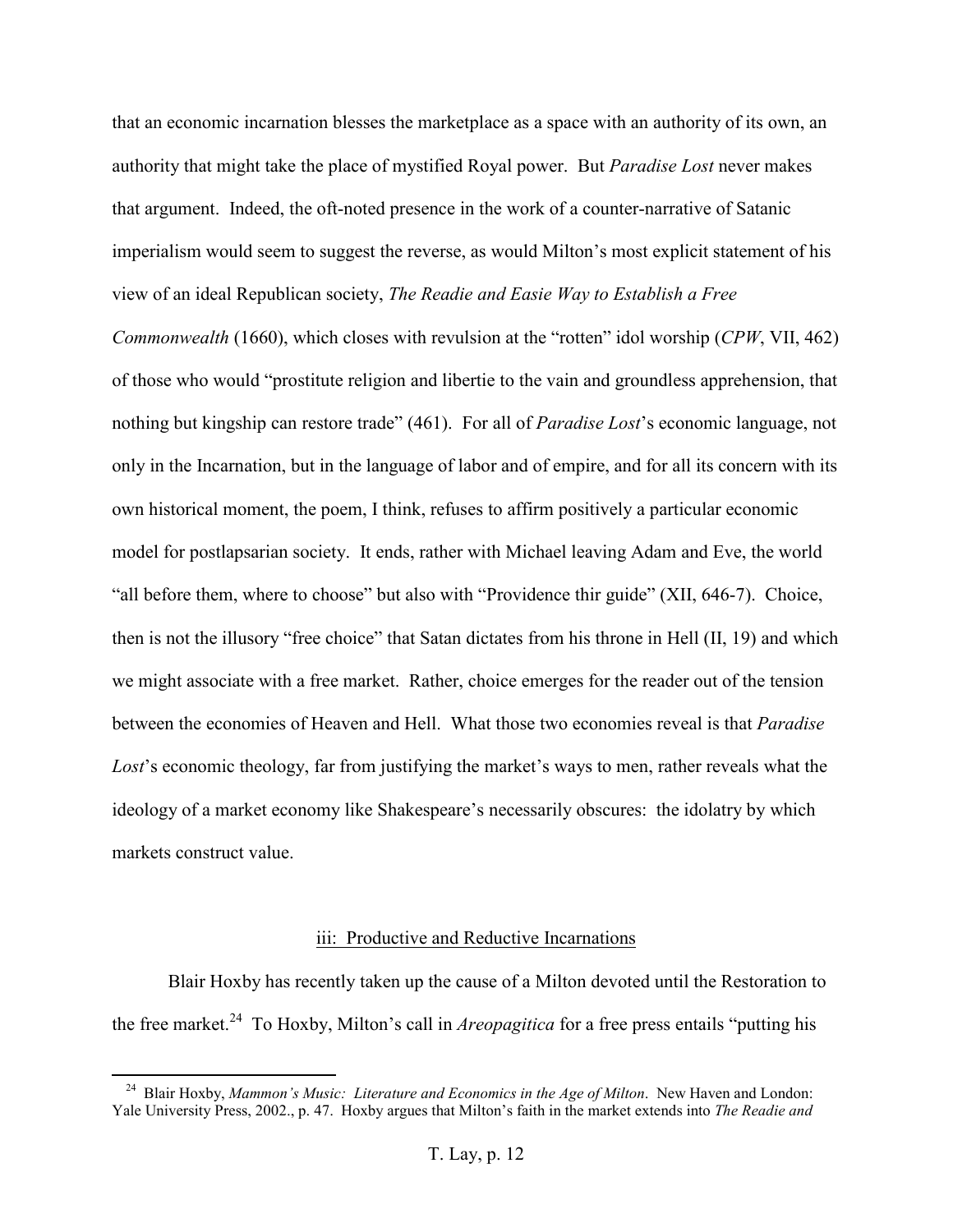faith not in men but in a system of commerce and exchange. He puts his faith in the market"

(45). But David Hawkes has criticized Hoxby for an anachronistic assumption of the natural authority of markets. To Hawkes, Milton's limited support for free trade was subordinate to his devotion to keeping religion uncommodified. Hoxby's "enthusiasm for the market," Hawkes argues, "goads him into making claims that students of Milton ought to recognize as satanic: 'the market is a means by which imperfect men may, in the long term, approximate the wisdom of God.'"<sup>25</sup> As an instance of *Areopagitica*'s subordination of economy to religion, Hawkes cites Milton's scorn for "a wealthy man addicted to his pleasure and to his profits":

> [F]ain he would have the name to be religious, fain he would bear up with his neighbours in that. What does he therefore, but resolvs to give over toyling, and to find himself out som factor, to whose care and credit he may commit the whole managing of his religious affairs; som Divine of note and estimation that must be. To him he adheres, resigns the whole ware-house of his religion, but with all the locks and keyes into his custody; and indeed makes the very person of that man his religion; esteems his associating with him a sufficient evidence and commendatory of his own piety. So that a man may say his religion is now no more within himself, but is becom a dividual movable, and goes and comes neer him, according as that good man frequents the house. ... [H]is Religion walks abroad at eight, and leavs this kind entertainer in the shop trading all day without his religion. (*CPW* vol II, 444-5)

To Hoxby, this passage is a call for tradesmen to integrate religious and secular life and become "enterprisers in *all* aspects of the public sphere" (45). Just what sort of integration Hoxby is imagining is unclear; religion receives only perfunctory treatment in the chapter. To Hoxby, integration seems to mean no more than bringing an enterprising spirit to church. But this is

*Easie Way*, but that by 1660, trade had become an effective Royalist argument, so that Milton hedged his bets by inveighing against it at the essay's close (77-90). He goes on to argue that the victory of the Royalist argument for trade embittered Milton to the marketplace, and he reads *Paradise Lost* as a conservative critique of t

<sup>&</sup>lt;sup>25</sup> "The Concept of the 'Hireling' in Milton's Theology," Milton Studies, vol. 43, 2004, pp. 64-85, specifically p. 67. Hawkes here is responding to an earlier essay by Hoxby ("The Trade of Truth Advanced: *Areopagitica*, Economic Discourse, and Libertarian Reform," *Milton Studies*, vol. 36, 1998, pp. 117-202.) substantially incorporated into *Mammon's Music*, which Hawkes does not discuss in this essay. The passage Hawkes quotes is on p. 188 of the earlier Hoxby essay; in *Mammon's Music*, Hoxby qualified his earlier statement: "...approximate, if never really attain, the wisdom of God" (41). See also Hawkes' review of *Mammon's Music* in *TLS*, 2 April 2004, p. 10 and Hoxby's rejoinder in *TLS*, 30 April 2004. (*TLS* fails to provide page numbers with online retrieval.)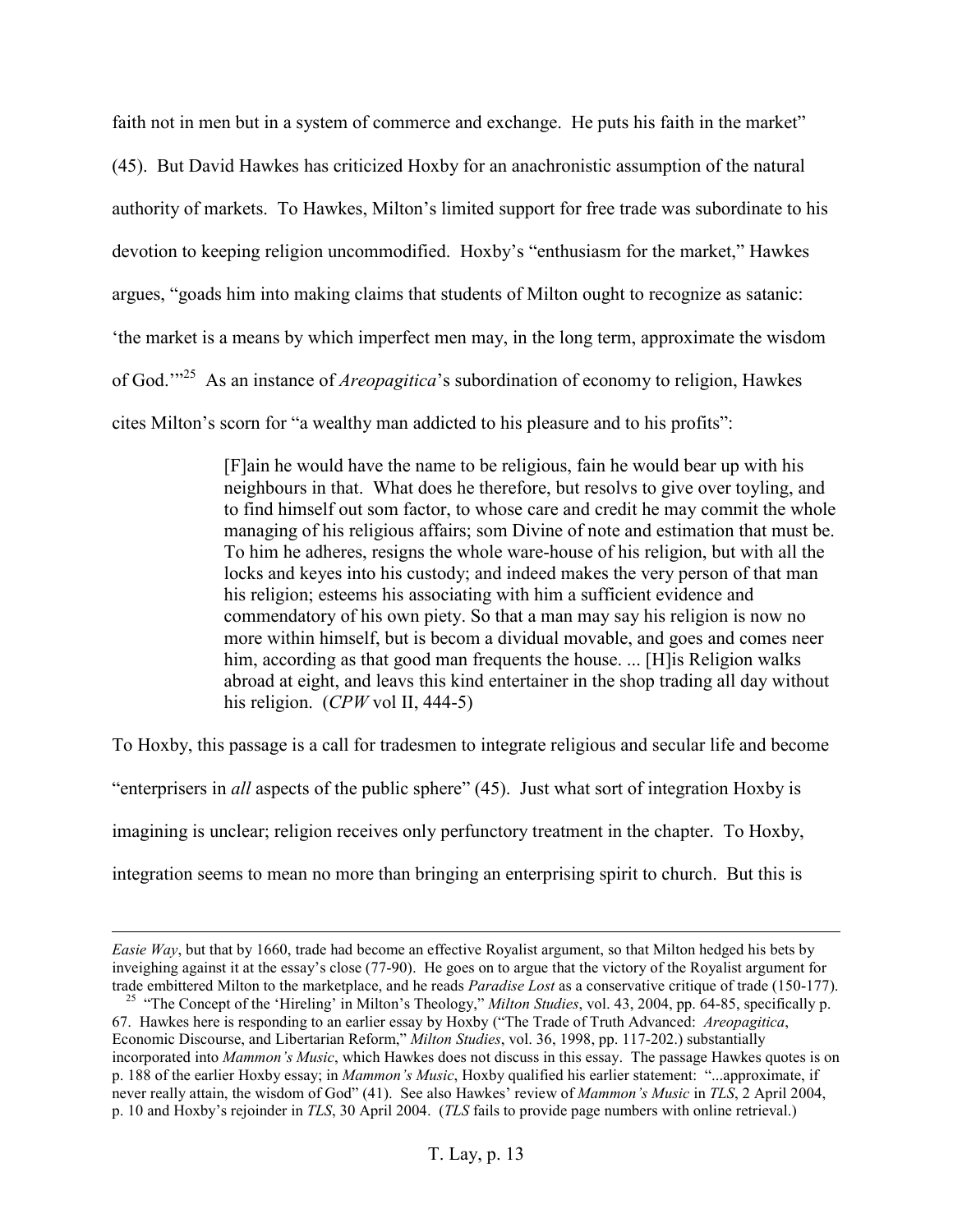precisely the sort of thing Milton is decrying. Milton's assault on religion that becomes a "dividual movable" is a critique of tradesmen who use priests as a sort of prosthetic religion, that is in Hawkes' words alienated<sup>26</sup> and "relegat[ed] to a form of property." "Milton is appalled," says Hawkes, "by the idea that religion can be conceived of as a thing, an alienable commodity." Rather, he says, "radical Protestant[s] ... 'understood their faith, or conscience, as a part of themselves, and so as something which they owned absolutely and individually"  $(68)^{27}$ .

As a rejoinder to Hoxby's celebration of an *Areopagitica* that would seem to anticipate Adam Smith, Hawkes' argument is, I think, substantially right. But he makes two assumptions that, while familiar as interpretations of Protestantism, misconstrue Milton's theology, particularly in *Paradise Lost*. First, Hawkes understands commodification as a matter of valuing *things*. Second, he locates Milton's hope for non-commodified religion in the individual's ownership of his or her faith.<sup>28</sup> But in *Paradise Lost*, to "believe / in [Christ's] redemption" is to have "imputed ... by faith, his merits," by way of Christ "coming in the flesh" to redeem "the sins / of all mankind, with him there crucifi'd" (XII, 407-8, 405, 416-7). Faith *is* a matter of things – of the incarnation of flesh, and moreover, of value held in not "individually" (as we use the term) but in common, – or, in political terms, in Common-wealth.

 The modern sense of the word "individual" to signify the personal – that which cannot be divided because it is the smallest divisible unit – dates from the seventeenth century, but Milton

<sup>&</sup>lt;sup>26</sup> Hawkes points out in a note that "the word 'alienation' boasts a pedigree that may seem surprisingly long. It was regularly used in the seventeenth century to carry the modern sense of an illegitimate or unethical

externalization of property" (84 n13).<br><sup>27</sup> Hawkes is quoting Laura Bruce, *The Idea of Property in Seventeenth-Century England* (Manchester, 1998), 5.<br><sup>28</sup> Hawkes repeats both of these assumptions on the next page in pos and [some of] his contemporaries – the difference between conceiving of oneself as an integral, unitary, and indivisible being, and the conception that imagines it is possible for one part of the self to alienate, or 'sell,' another. The latter notion must inevitably imagine the part of the self that is sold as a *thing*, a commodity" (69). Hawkes's essay is specific to several prose tracts, but he posits a stability in Milton's early declaration that "Antichrist is Mammon's son," which, Hawkes writes, "deserves to be understood as a definitive statement of his iconoclastic theology, and as a manifesto to which he remained faithful throughout his life (82). Hawkes also implies a continuity of his argument to *Paradise Lost* in deeming Hoxby's celebration of the market "satanic" (67).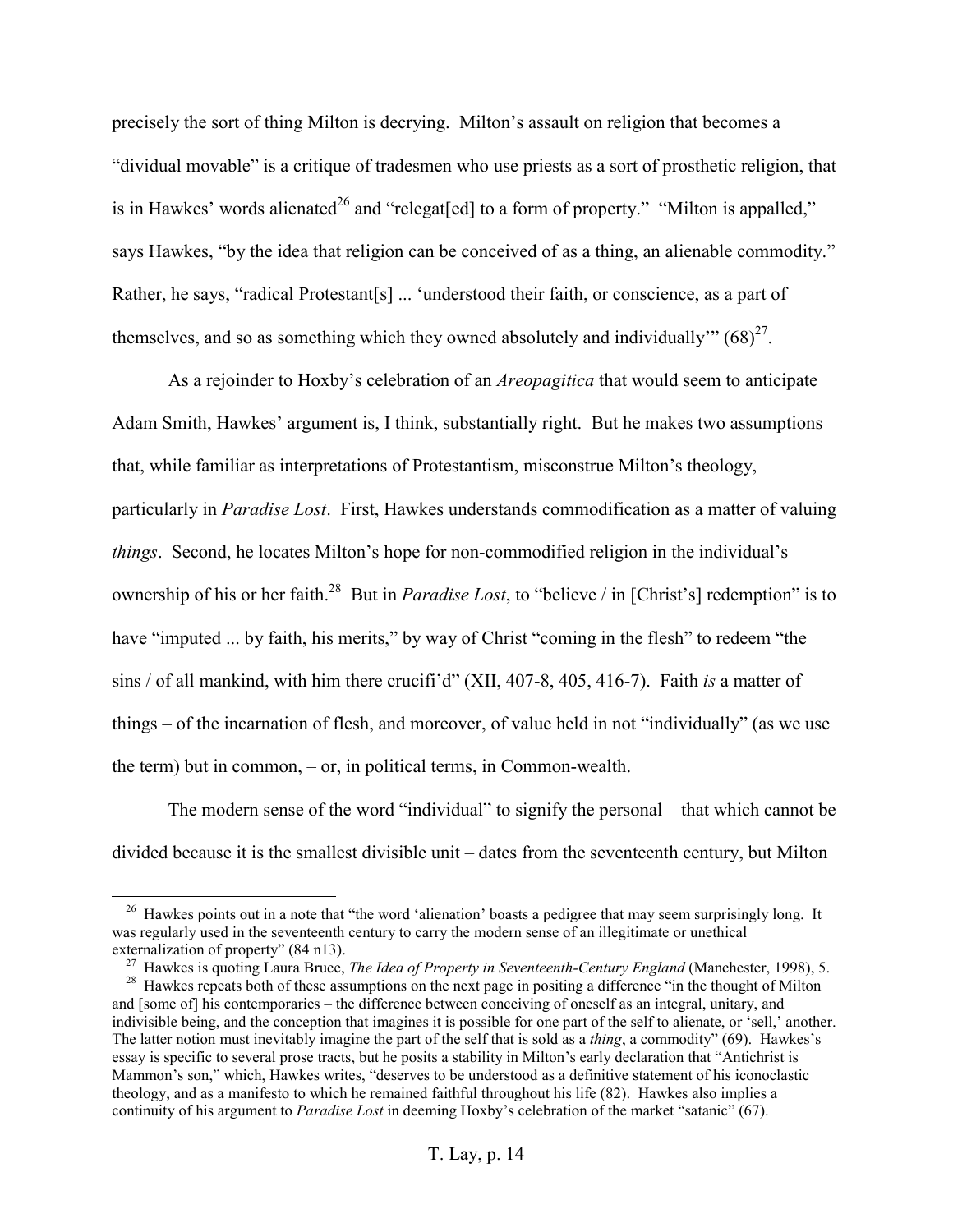used the word in its older meaning – that which cannot be divided off because it is a part of a whole.<sup>29</sup> When Hawkes contrasts Milton's "dividual movable" with Protestant individual faith, he reverses what the word meant for Milton, so that Hawkes's "individual" is for Milton a "dividual movable." Consider Milton's use of the word "individual" in God's pronouncement in Book V of *Paradise Lost*:

> Hear all ye Angels, Progenie of Light, Thrones, Dominiations, Princedoms, Vertues, Powers, Hear my Decree, which unrevok't shall stand. This day I have begot whom I declare My onely Son, and on this holy Hill Him have anointed, whom ye now behold At my right hand; your Head I him appoint; And by my Self have sworn to him shall bow All knees in Heav'n, and shall confess him Lord: Under his great Vice-gerent Reign abide United as one individual Soul For ever happie: him who disobeys Me disobeys, breaks union, and that day Cast out from God and blessed vision, falls Into utter darkness, deep ingulft, his place Ordaind without redemption, without end. (600-15)

For Milton, the "individual soul" is not the solitary person but the community. To join that community means to disavow personal thrones and dominions to participate in a communal redemptive economy.

 Indeed, those who do abandon Heaven's community are not the faithful, but rather the rebel angels. Hell is a place of kingship – of Satan's throne (II, 1), Death's crown (II, 673), and Molloch's Kingly name  $(I, 392 \text{ and } II, 43)^{30}$  – because it is, again and again, distinguished by an inward turn. For Satan to declare "the mind ... its own place" (I, 254) and go off alone so that so that "none shall partake" in his personal glory (II, 465-6), has tempted many subsequent readers

<sup>&</sup>lt;sup>29</sup> My discussion of the meaning of "individual" derives both from the OED and from comments in class by Peter Stallybrass. The paraphrases I give are of OED definitions 1 and 3 respectively.

 $30$  Both instances refer to him as a king because Molloch is Hebrew for "king."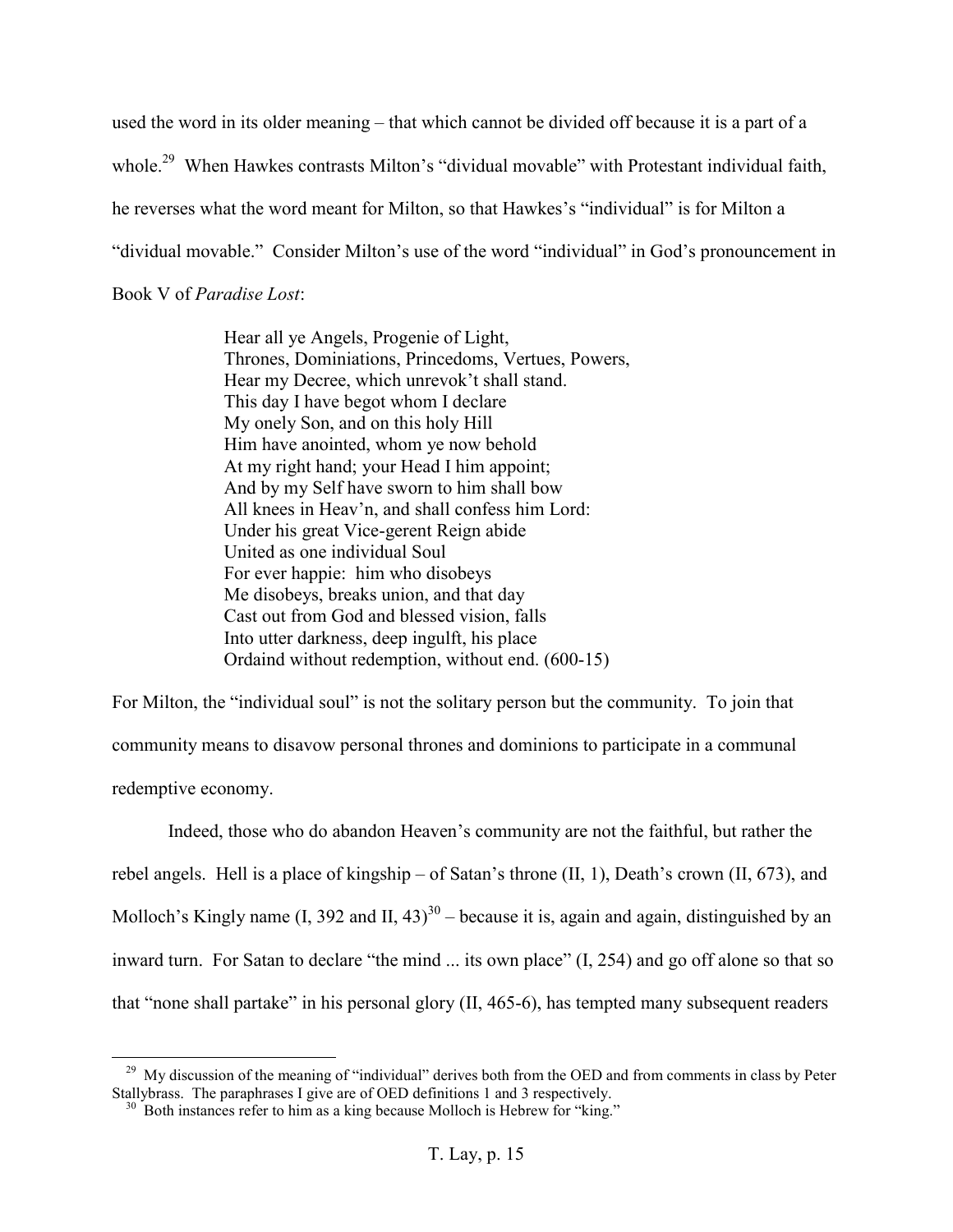to his side. Later readers of Milton have also tended to enjoy Satan's soliloquies more than

God's dreary colloquies. But for Satan, the price of that solitude is that he

 like a devillish Engine back recoils Upon himself; horror and doubt distract His troubl'd thoughts, and from the bottom stirr The Hell within him, for within him Hell He brings, and round about him, nor from Hell One step no more then from himself can fly By change of place. (IV, 18-23)

Satan's first grand soliloquy in Book IV, arises out of "despair" (23, 74, 114, 156) at being cast

out of Heaven's economy for

Warring in Heav'n against Heavn's matchless King: Ah wherefore! he deserv'd no such return From me, whom he created what I was In that bright eminence, and with his good Upbraided none; nor was his service hard. What could be less then to afford him praise The easiest recompence, and pay him thanks, How due! yet all his good prov'd ill in me, And wrought but malice; lifted up so high I sdeined subjection, and thought one step higher Would set me highest, and in a moment quit The debt immense of endless gratitude So burthensome still paying, still to ow; Forgetful what from him I still receiv'd And understood not that a grateful mind By owing owes not, but still pays, at once Indebted and discharg'd. (41-57)

If in soliloquy, Satan can recognize his error, he cannot by soliloquy rectify it. "Which way I flie is Hell; my self am Hell," he discovers (75). Divorced from Heaven's ever-fluid economy of debt that paradoxically sustains through owing, Satan has only himself left. "All good to me is lost; / Evil be thou my Good," he declares and embraces evil to colonize an alien space and gain "at least / Divided Empire with Heav'ns King" in "this new World" (109-13).

As Satan's soliloquy frames his alienation from Heaven in terms of a pair of economies –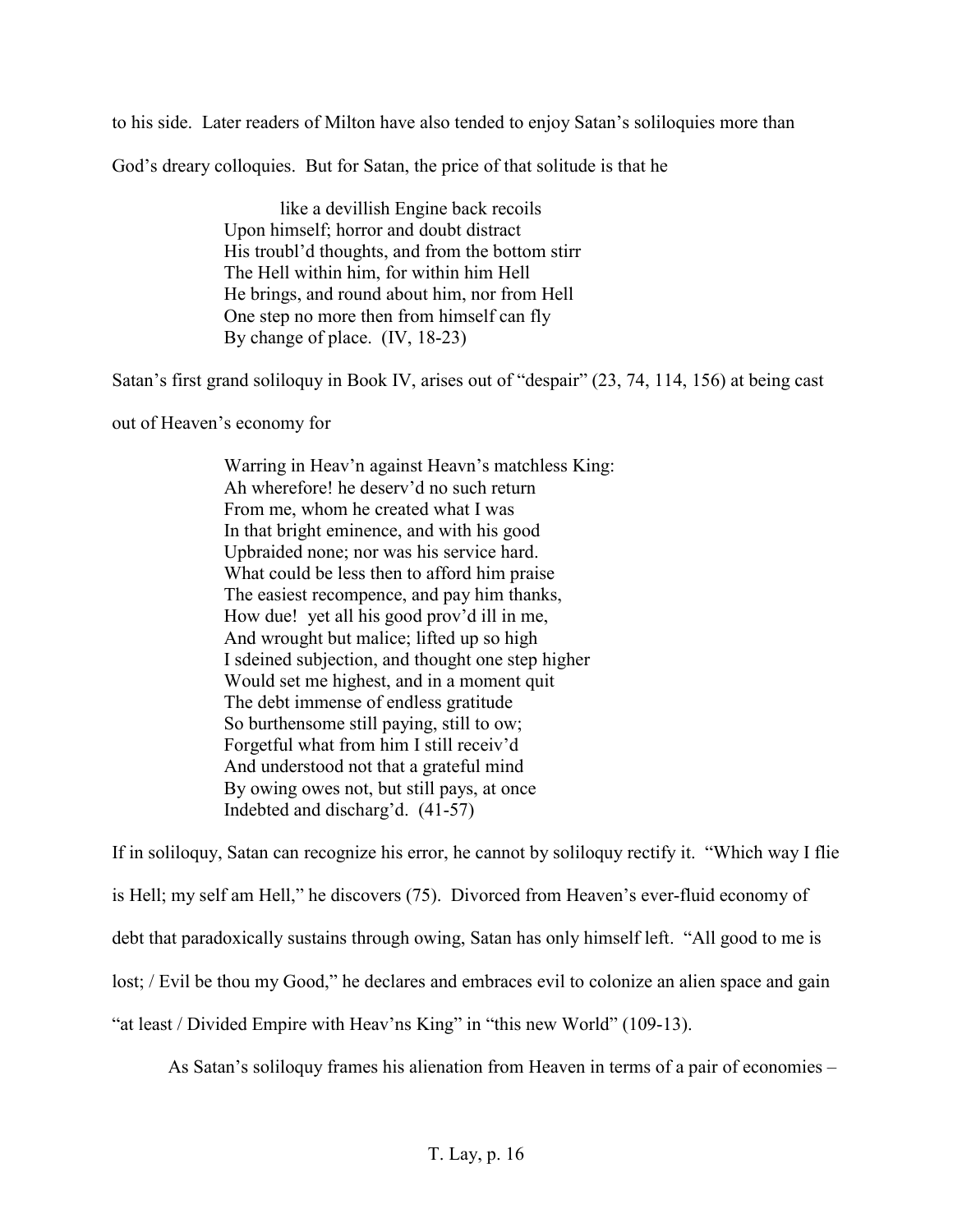Heaven's "debt immense of endless gratitude" and his own imperial ambitions – it would be well here to return to the other problematic aspect of Hawkes's reading of Milton's scorn for commerce that would alienate religion. To Hawkes, "Milton is appalled by the idea that religion can be conceived of as a thing, an alienable commodity. He is angered by the prospect of a properly subjective experience being given objective form" (68). But the greatest subject of *Paradise Lost* is Satan, literally "thrown under"<sup>31</sup> – and thrown under because he is "selftempted, self-depraved" (II, 130), alienated because he quits the heavenly economy and turns instead to the mind as "its own place." The greatest object, on the other hand is the Son, whose flesh pays for the debts of the whole human race. The problem here is a consequence of Hawkes's identification of commodities with things, in what Jones and Stallybrass consider a misreading of Marx:

> Marx's critique of capitalism is not a critique of "materialism." Marx, of course, famously developed a theory of fetishism, but it was a theory of fetishism of the *commodity*, not of the *object*. For Marx, the commodity comes to life through the death of the object. What defines a commodity always lies outside any specific object, and depends upon the equating of a specific quantity of paper cups with a specific quantity of coal or diamonds or academic books.<sup>32</sup>

By understanding Milton's reservations about commerce as the result of a concern with things,

Hawkes elides the distinction that is at the center of Paradise Lost: the conflict between a heavenly economy that properly values things and a hellish commercial economy bent on

<sup>&</sup>lt;sup>31</sup> The word's etymological meaning, as Stallybrass reminds us ("Value of Culture," 175), citing Althuser. Indeed , the last instance of the word in *Paradise Lost*, "the subjected plain" (XII, 640) requires a literal translation of the Latin. The OED's first instance of the modern sense (def. 9) dates from 1796, with transitional instances starting in 1682. My thinking about subjects and objects is heavily indebted to the Stallybrass essay and to the collection *Subject and Object in Renaissance Culture*, ed., de Grazia, Quilligan, and Stallybrass. Cambridge: Cambridge University Press, 1995. However the only prior attempts that I am aware of to understand subjects and objects and commodities and things in the terms outlined in that volume are Maureen Quilligan's contribution therein ("Freedom, Service, and the Trade in Slaves: The Problem of Labor in *Paradise Lost*," pp. 213-29), which relates the work's treatment of labor to contemporary discourses of slavery, and Jones and Stallybrass's brief discussion of the passage in Book X in which The Son clothes Adam and Eve (209-23), which they read as a form of livery (20-21).

<sup>&</sup>lt;sup>32</sup> *Renaissance Clothing*, p. 8. See also Stallybrass's "Value of Culture" essay, *passim*, Parker, esp pp. 21-51, and the introduction to *Subject and Object in Renaissance Culture*.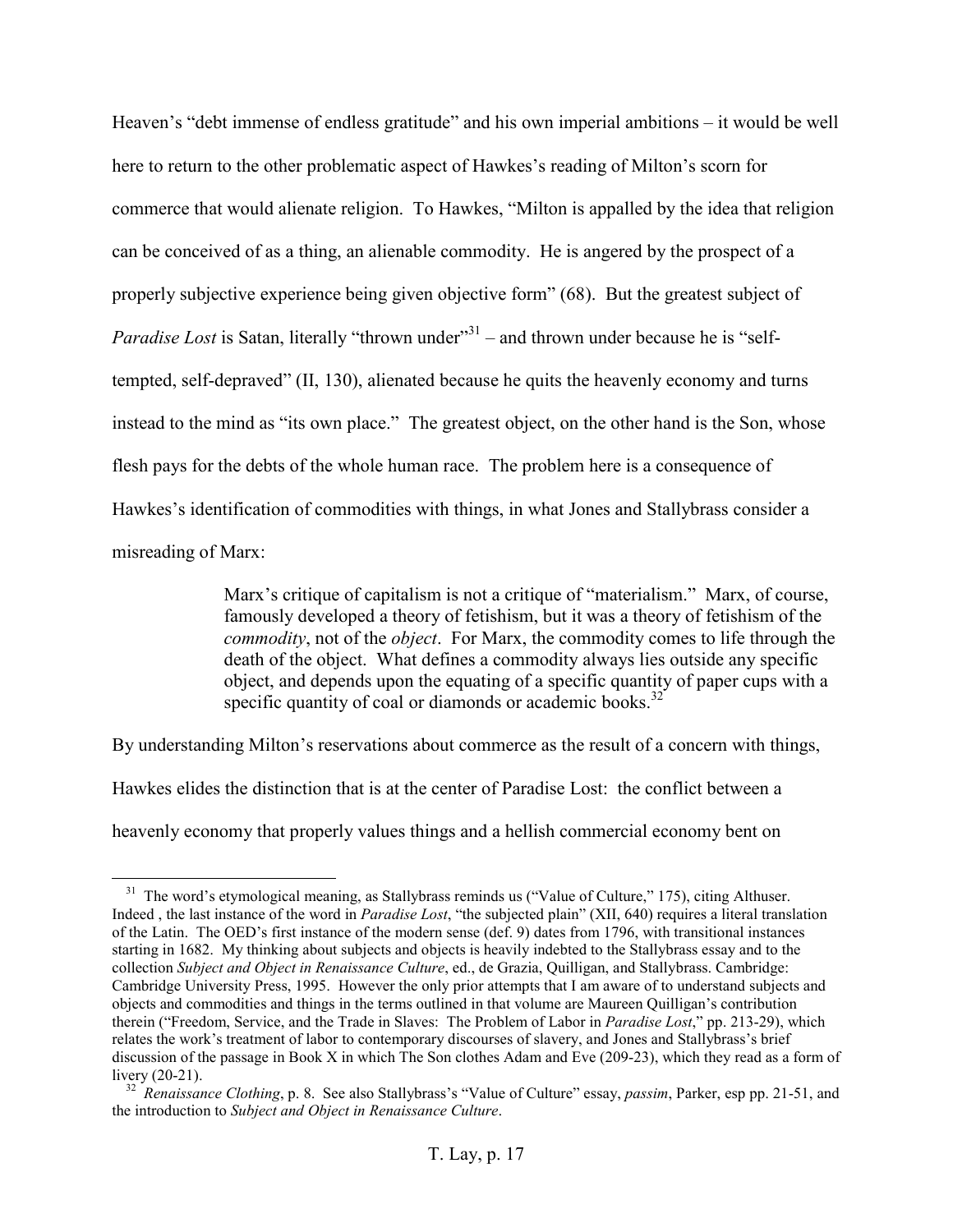overprizing things – apples, for instance – and selling them as commodities to people who don't need them.

 Let's go back to the economy of debt in Book III. From our sense of religion, it is odd to think of the Incarnation as economic, but the converse is also true: from the standpoint of modern capitalism, it's odd to think of an economy based on flesh. Man's debt is redeemed by the Son's body, "Made flesh" (284), and it is only by being a part of an economy of living things – an economy in which value is inherent rather than representational – that the Son manages what sounds to us like an impossible deal, in which he pays the debt and yet reascends, bringing mankind with him. God redeems man's debt by "joyn[ing]" mankind's "Nature" to the Son's (282), without "less'n[ing] or degrad[ing] [his] own" (304), and the language here turns horticultural: the Son, born by "Virgin *seed*" (284), restores man "As from a second *root*" (288) to "live in [the Son] *transplanted*, and from [him] / Receive new life" (293-4). From our perspective, to pay a debt means losing that which you pay, but a debt based on living things can be productive in its own right. What Satan has failed to understand is that Heaven's debt is a productive debt of "endless gratitude," in which "a grateful mind / By owing owes not, but still pays, at once / Indebted and discharg'd" (IV, 52, 55-7). Satan has conceived of debt as we conceive of it – as something to be paid off. But Heaven's debt is one of mutual benefit to all who partake, so that in paying, one "still receiv[es]" (IV, 53).

 Whereas Heaven's economy places value in living things without an intermediate symbol of currency, Hell's economy takes inanimate things and ascribes to them a value beyond what inheres in them. The first thing the fallen angels do in Book I to build a home in Hell is to seek out gold, not for its physical properties but because of its apparently inherent value:

> Mammon led them on, Mammon, the least erected spirit that fell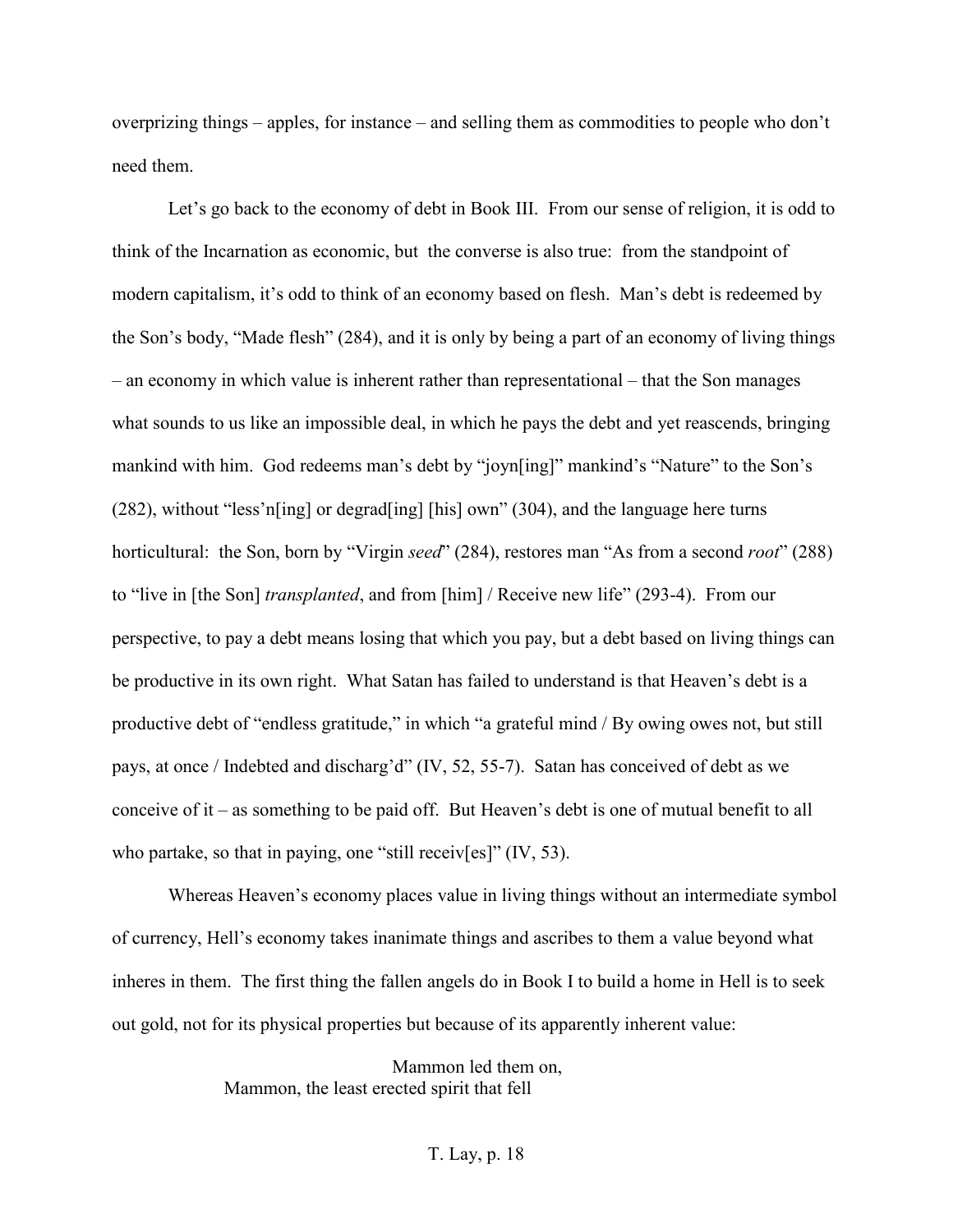From heav'n, for ev'n in heav'n his looks and thoughts Were always downward bent, admiring more The riches of Heavn's pavement, trod'n Gold Then aught divine or holy else enjoy'd In vision beatific: by him first Men also, and by his suggestion taught Ransack'd the Center, and with impious hands Rifl'd the bowels of thir mother Earth For Treasures better hid. Soon had his crew Op'nd into the Hill a spacious wound And dig'd out ribs of Gold. Let none admire That riches grow in Hell; that soyl may best Deserve the precious bane. (I, 678-92)

What this passage makes clear is gold is not a "bane" in and of itself; if it were, it could hardly pave the floor of Heaven. It only becomes a bane socially by being understood as "riches." The problem with gold for the rebel angels is that Mammon (literally, "wealth"<sup>33</sup>) imputes a value to it beyond its use as a floor, and by gazing only downward alienates himself from a heavenly economy that uses gold not as a symbolic form of value, but as something to tread upon. In doing so, he encourages men to destroy the organic earth that might fertilize crops in favor of a metal that, when they treat it as precious, poisons rather than sustains them. The problem of sustenance reappears in Mammon's speech in Book II, in which, having left Heaven's economy of "worship paid" (248), he calls on the rebel angels to "rather seek / Our own good from our selves, and from our own / Live to our selves, though in this vast recess, / Free, and to none accountable" (252-5). The problem is that in *Paradise Lost*, to turn within the self is insufficient for sustenance. Value comes from flesh shared socially; one only attains it by being "accountable." Thus Mammon inevitably turns outside himself, and not to community, but rather to "hidden lustre, Gemms and Gold ... from whence to raise / Magnificence" (271-3). In the economy of Hell, the inward turn is insufficient to provide sustenance, and so the rebel angels turn outward to seek value elsewhere.

<sup>&</sup>lt;sup>33</sup> See OED etymology. It comes through post-classical Latin from Greek and ultimately from Aramaic.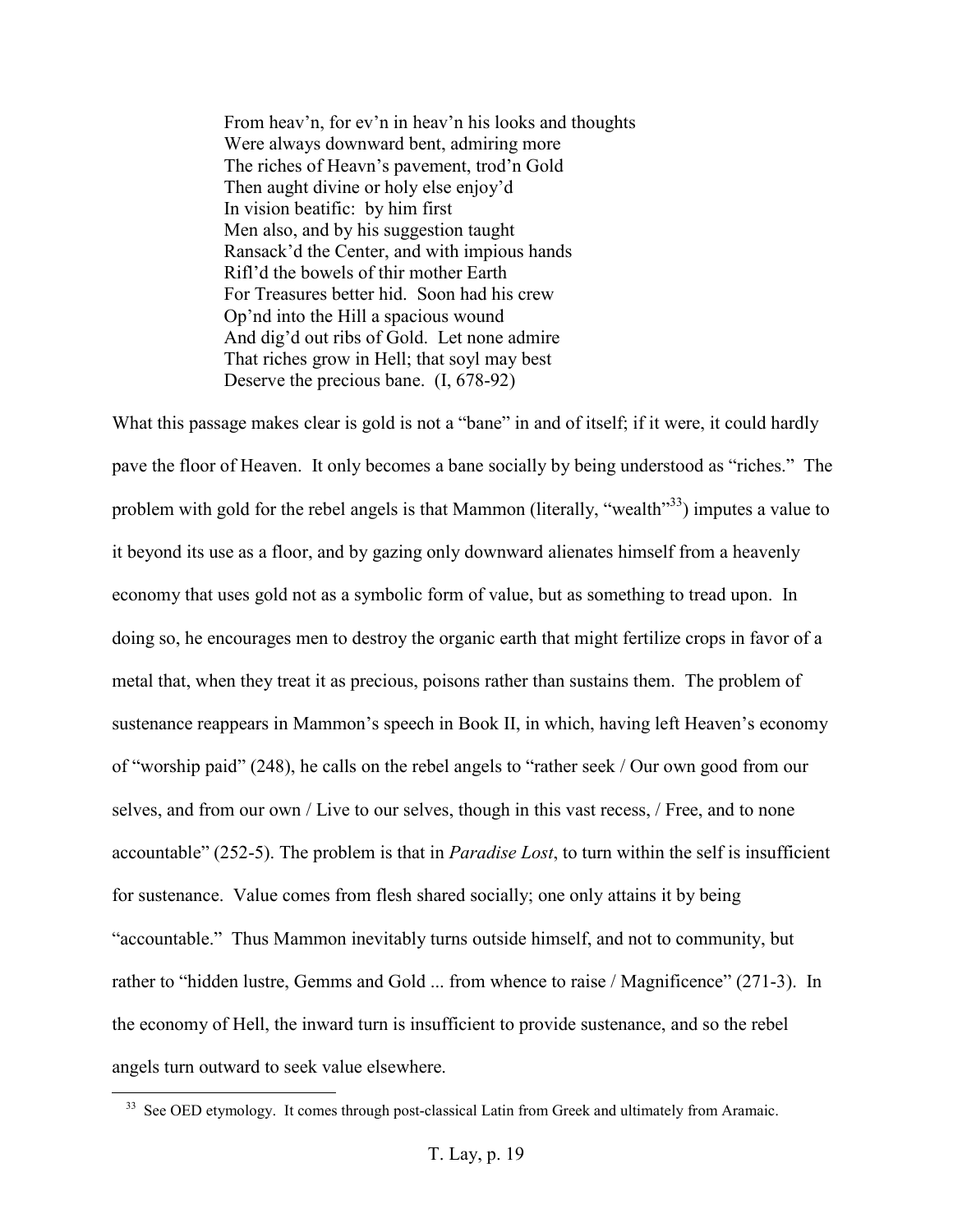For Satan, the outward turn is a turn to colonize. Many critics have noted that Satan's voyage is represented as a colonial voyage to a "new world" (I, 650; II, 403, 867; IV, 34, 113, 391; X, 257, 377). David Quint has called attention to the commercial aspect of Satan's voyage, particularly in Book II. Quint cites the comparison of Satan to a merchant bringing spices from the Indies (636-43), and argues that "the passage retrospectively lends a mercantile note to Beelzebub's earlier talk of 'enterprise' (345) and 'some advantageous act' (363), and it colors the exchange between Satan and Chaos about 'recompense' (981), 'advantage' (987), and 'gain' (1009)."<sup>34</sup> I would go further to argue that the roots of Satan's mission in "covert guile" rather than "open Warr" (II, 41) necessarily emphasizes the commercial aspects of empire. His object is to lure Adam and Eve away from God, which he accomplishes by convincing them to misprize an apple.

 Yet for all Satan's success in colonizing a new world, his economy of inwardness ultimately proves reductive. In Book IX, Satan had decided that he needed a subjective form other than himself to win his prize, and so he sought to take the form of the serpent, declaring,

> O foul descent! that I who erst contended With Gods to sit the highest, am now constraind Into a Beast, and mixt with bestial slime This essence to incarnate and imbrute, That to the hight of Deity aspir'd; But what will not Ambition and Revenge Descend to? who aspires must down as low

<sup>&</sup>lt;sup>34</sup> David Quint, *Epic and Empire: Politics and Generic Form from Virgil to Milton*. Princeton: Princeton University Press, 1993, pp. 265. Quint argues that Milton deflates Satan by turning what ought to be heroic adventures into mercantile adventures, with the result that the work "cannot be accommodated to epic terms, for epic does not celebrate bourgeois heroes, however heroic they may be" (266). Quint approaches the work from a generic perspective, arguing that as an epic written by a loser, *Paradise Lost* turns away from the imperial implications of epic toward romance. Paul Stevens has attempted to complicate Quint's view by suggesting that "Satan's journey ... is not so much a satire on colonialism as on the abuses of colonialism" (6) in contrast to an authorized empire that God allows to human dominion. (See "*Paradise Lost* and the Colonial Imperative, " *Milton Studies*, vol. 34, 1996, pp. 3-21. Hoxby's chapter on *Paradise Lost* argues that *Paradise Lost* is a conservative reaction to the Royalist rhetoric of commerce, but Hoxby nonetheless manages to find a way to value the market through the work by arguing that Adam and Eve's descent into the world moves them into the historical realm of economics and out of the Edenic "logic of loss and redemption" (176). Hoxby apparently does not notice that *Paradise Lost*'s "logic of loss and redemption" *is* economic.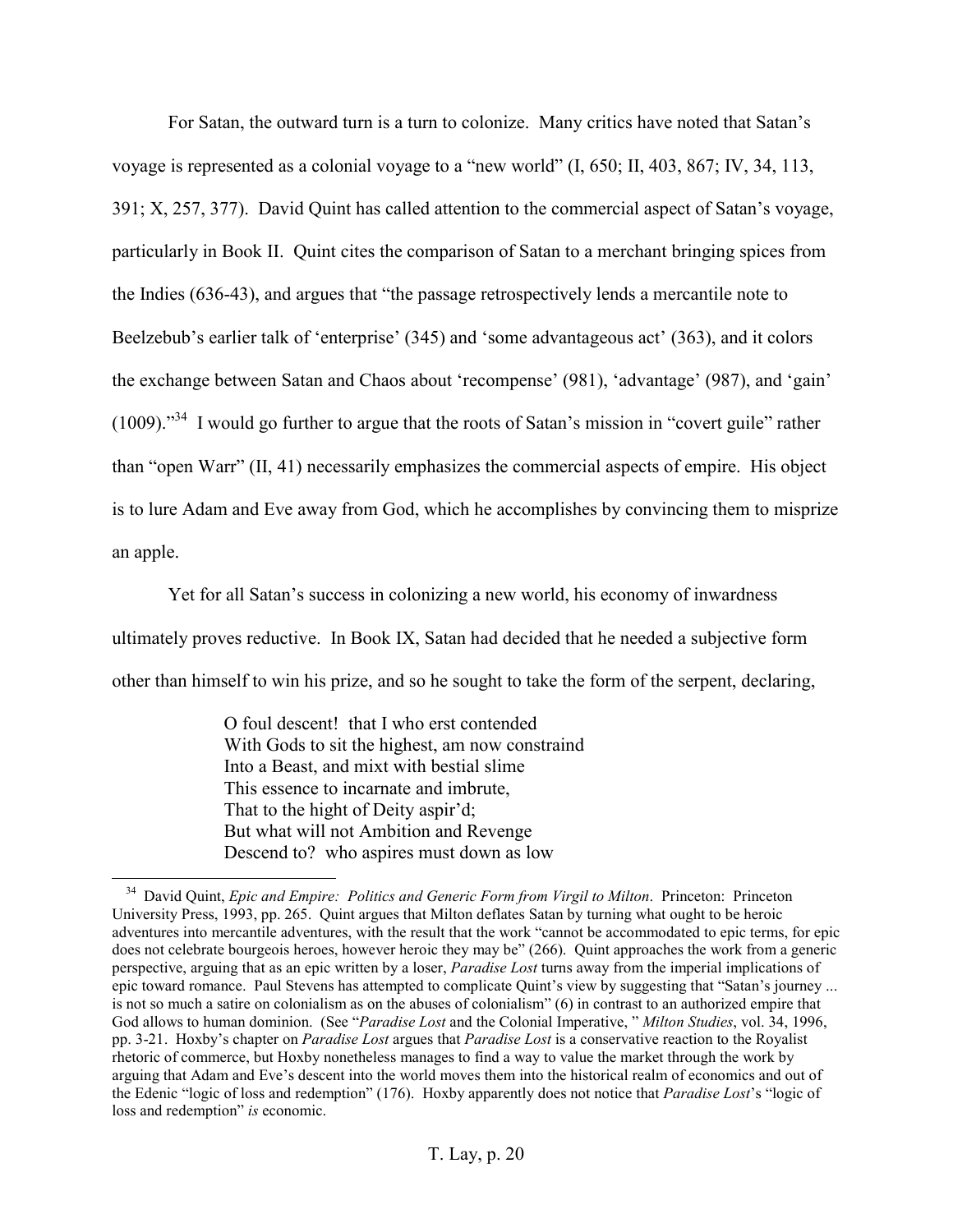As high he soard, obnoxious first or last To basest things. (163-71)

Satan's own self-exchangability is a means of advancement in an economy in which "spite ... with spite is best repaid" (177). In returning to Hell in Book X, he celebrates his new "enmity" (486) with mankind, and boasts of what he deems a triumphant exchange he has gained by it:

> I am to bruise his heel; His seed, when is not set, shall bruise my head: A World who would not purchase with a bruise, Or much more grievous pain? Ye have th'account Of my performance: What remains, ye Gods, But up and enter now into full bliss.  $(X, 498-503)$

But for Satan to have "purchased" something in an economy of spite means the opposite of being able to participate in it: to purchase a world is to reduce it to an item of exchange. Moreover, he has purchased it by exchanging himself for the serpent. At the time, Satan had judged the exchange a profitable investment, but in Hell, he discovers the reciprocity inherent in an economy of competitive exchange. Now, at the instant he proclaims his success, he is greeted not with a "universal shout" (505), but with "a dismal universal hiss" (508). The act of purchasing mankind in an economy of animosity has reduced the rebel angels to the basest level of their own exchangability: they *become* serpents. Even the narrative "account" in which Satan takes so much pride signals the end of articulate speech. "Th' account / of [his] performance" becomes not a narrative account but an economic account that, because it is based on competitive exchange can only spiral downward. By repaying "spite ... with spite," Satan finds himself in an economy that returns only "hiss for hiss" (518) – the opposite of Heaven's economy of "life for life" (III, 236).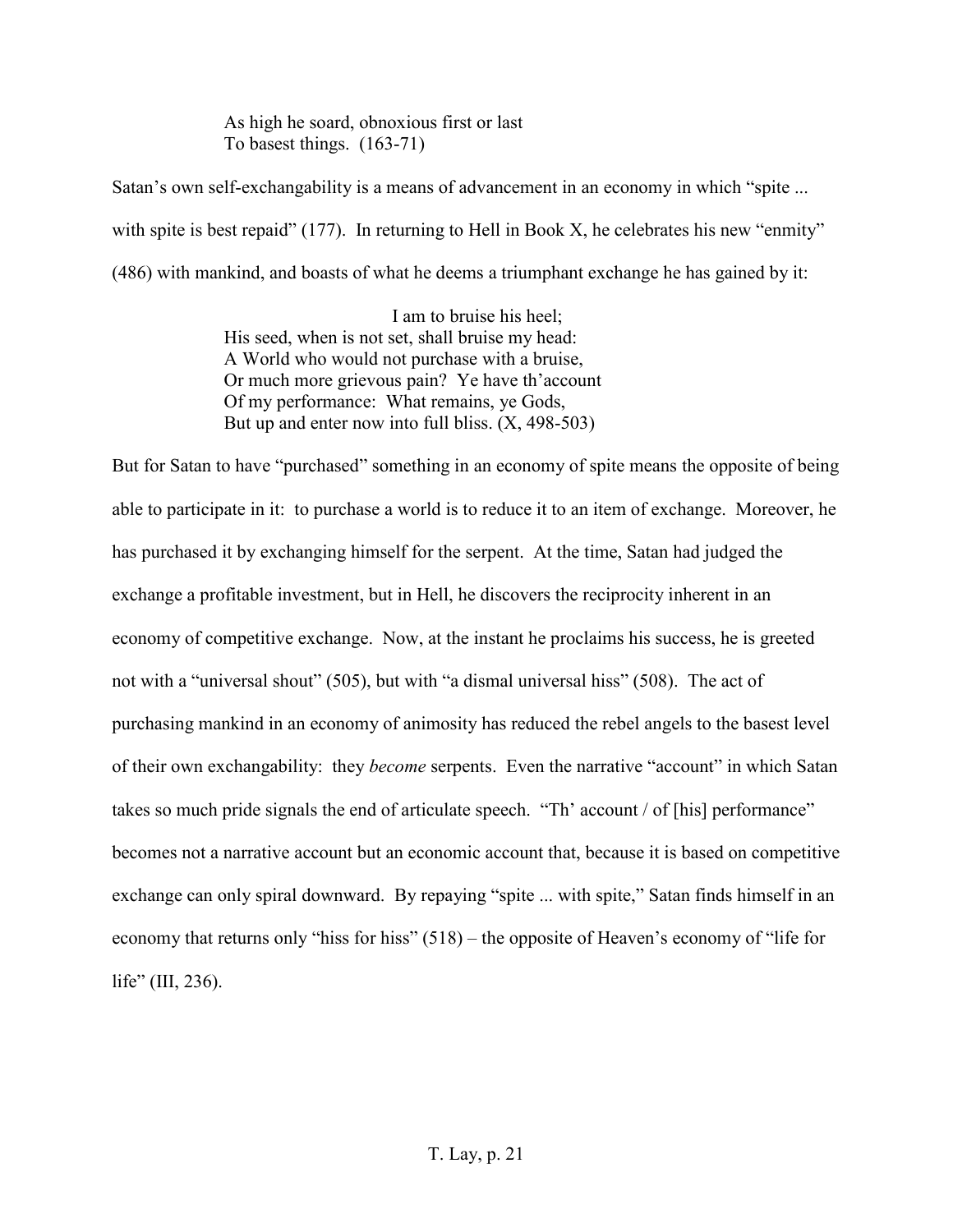#### iv: The Solitary Plural

Twice in *Paradise Lost*, Adam and Eve are described in terms that modern editions usually render "the only two of mankind" (III, 65; IX, 415). A third time, they are "two only" (V, 366). In modern spelling, the epithet reduces them to a definite and insignificant number. But Milton's spelling - "onely" makes visible the word's derivation: one-ly. To be two one-ly is not reductive but paradoxical.<sup>35</sup> In book IX, Adam and Eve are "The onely two of Mankind, but in them / The whole included Race" (415-6). They are two-in-one in the sense that the trinity is three-in-one, and they share an "individual" soul like Heaven's. When Adam first sees Eve and she flees, he calls after her,

> Whom fli'st thou? whom thou fli'st, of him thou art, His flesh, his bone; to give thee being I lent Out of my side to thee, neerest my heart Substantial Life, to have thee by my side Henceforth an individual solace dear; Part of my Soul I seek thee, and thee claim My other half. (IV, 482-8)

For all the problems of the work's treatment of gender roles, even in Eve's genesis from Adam, the work's rhetoric, at first and at the end is the rhetoric of mutual and equal society between Adam and Eve.

 One of the more problematic aspects of the work's treatment of gender difference is that Book IX makes the fall consequent to a discussion some two hundred lines long in which Eve persuades Adam to divide their labor. On Satan, "Occasion ... smiles" when he "behold[s] alone / The Woman, opportune to all attempts" (480-01). The narrative of Book IX is from union to division to a brief but crucial reunion that produces Adam's fall and then back to "variance and accusation of one another" (IX, Argument). Book X, on the other hand, moves from soliloquy back to union. Soliloquy, I have suggested, is Satan's mode. Its subjective sublimity in book IV

<sup>&</sup>lt;sup>35</sup> I owe this observation to Dan Traister.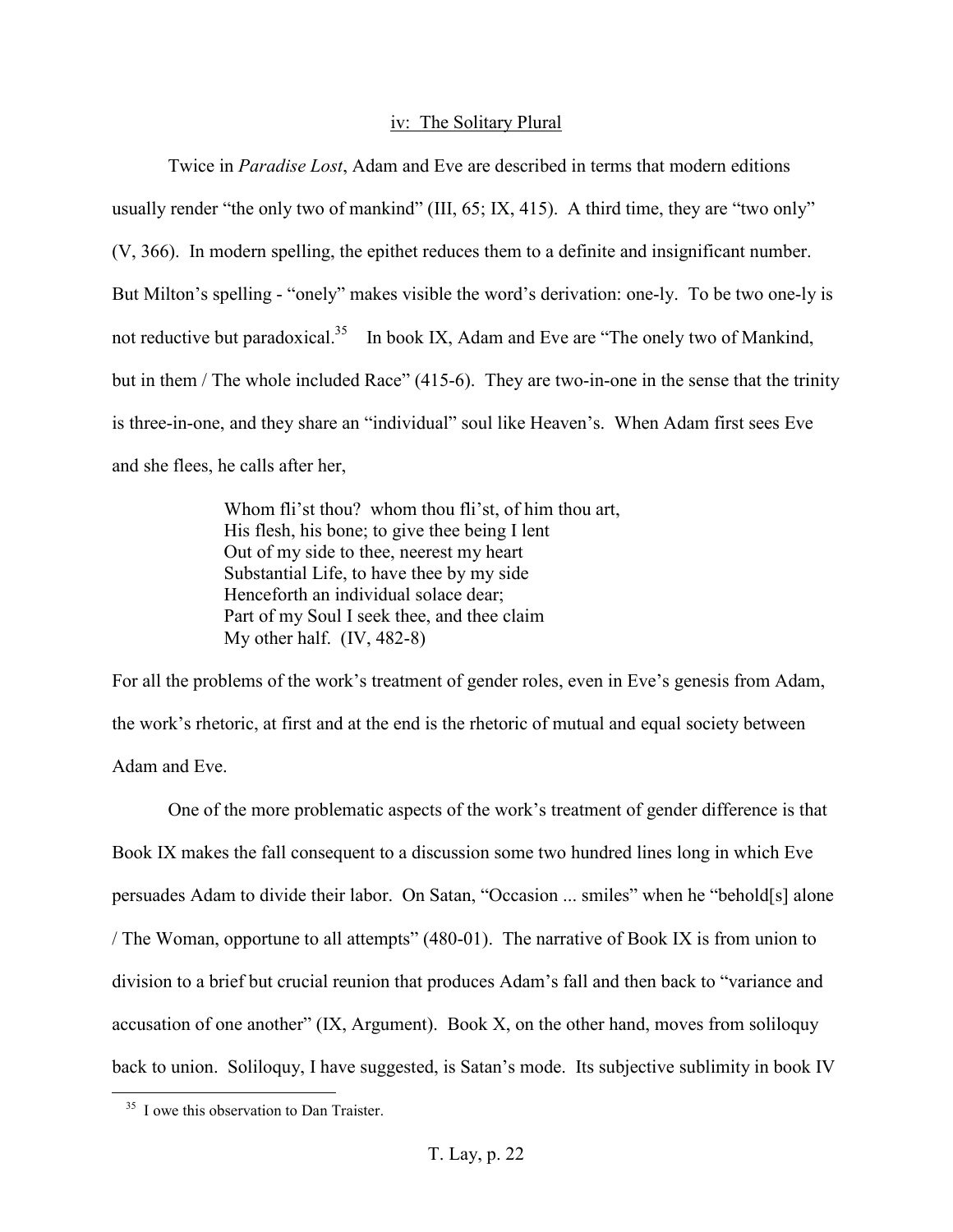moves Satan to the point of despair – the word appears four times in that passage – and it entails a reductive economy. For Adam, it takes an altered version of the latter characteristic: though its economy does not collapse as far as Satan's, it is nevertheless haunted by the horror of existing finite. Whereas Eve will despair and suggest she and Adam "seek Death, or he not found, supply / With our own hands his Office on our selves" (1001-2), Adam rather bewails that death has not come and that he must produce infinite unhappy progeny from himself:

> yet well, if I would here end The miserie, I deserv'd it, and would bear My own deservings; but this will not serve; All that I eat or drink, or shall beget, Is propegated curse. O voice once heard Delightfully, *Encrease and multipliy*, Now death to hear! for what can I encrease Or multiplie, but curses on my head? (725-32, italics *sic*)

Adam no longer enjoys Heaven's All nor is he become death's None. He may not "resigne, and render back / All [he] receav'd, unable to perform / [God's] terms too hard" (749-51). His curse is to exist materially and be forced to spend of himself to pay back a God who might

> draw out For angers sake, finite to infinite In punisht man to satisfie his rigour Satisfi'd never. (801-4)

In soliloquy, Adam's economy becomes as limited as Satan's was: "in [him] all / Posteritie stands curst," (817-8), and posterity "Shall with a fierce relux on [him] redound" (738), just as Satan, in soliloquy "like a devillish Engine back recoils / Upon himself" (IV, 17-18).

And yet, Adam's mortality brings with it the possibility of redemption, for to "satisfie

[God's] rigour / Satisfi'd never" is to enter into Heaven's economy of a "debt immense of

endless gratitude,  $/ \dots$  still paying, still to ow" (III, 52-3). Whereas in soliloquy, Satan could

only recognize this, Adam can, in union with Eve, effect it. Whereas Satan had turned from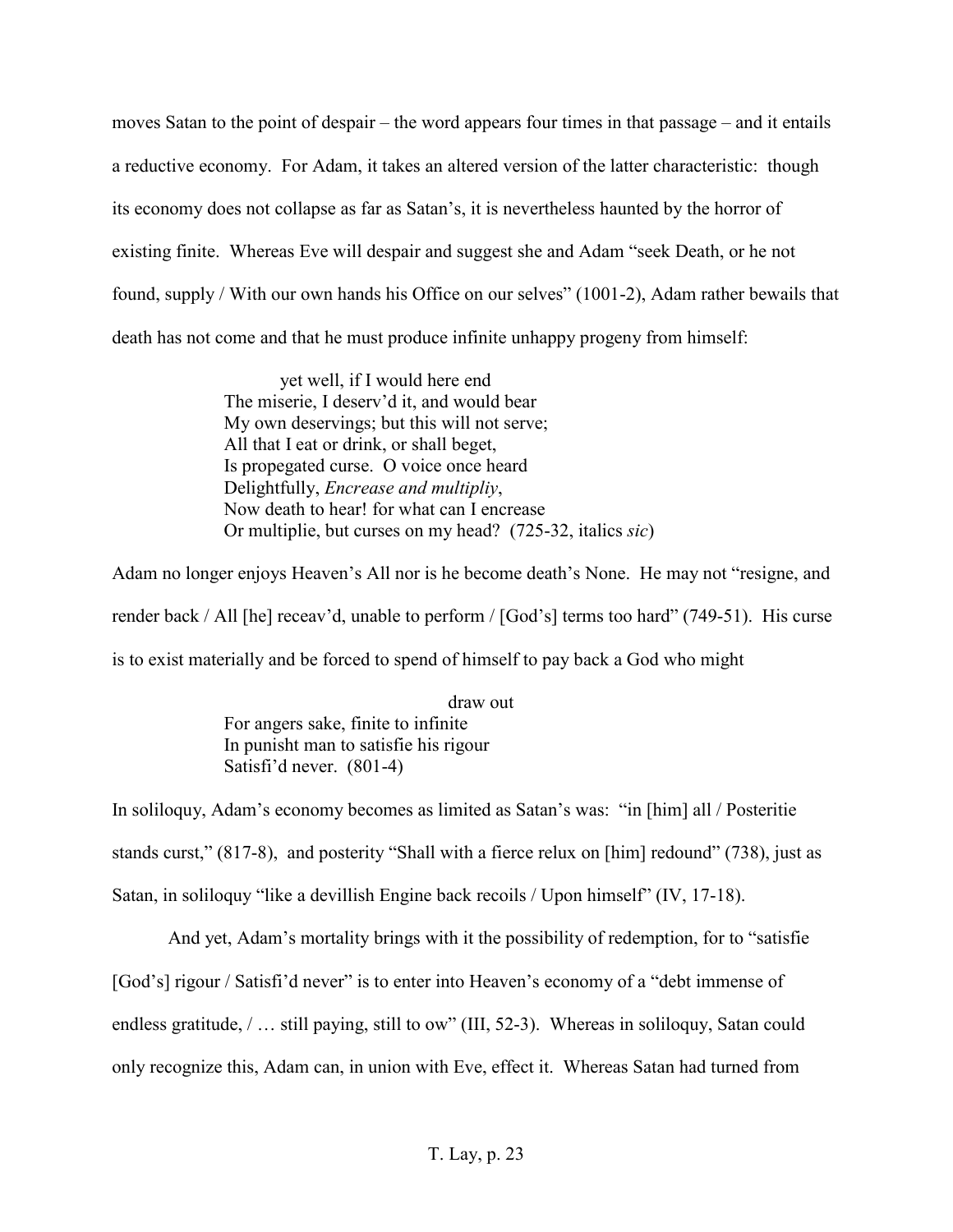soliloquy to others only in enmity, the human two now turn to each other in "Commiseration" (940) to seek "reconcilement" (443) of Eve's suicidal despair and Adam's existential anguish. Eve, through "love sincere" (914) teaches Adam to "strive / in offices of Love, how we may light'n / Each others burden in our share of woe" (959-61), and Adam teaches Eve to shun the "self-destruction" that "refutes" the "excellence" she possesses (1016-7). Although their roles are differentiated by gender (Adam surely takes more of the initiative in determining their plans at the book's end), there is, I think, a very real suggestion that their survival depends upon mutual responsiveness to each other's concerns. In cooperation, they learn to embrace their curse of labor, and by it to earn things that possess real value. By reconciliation with Eve, Adam reconsiders what is left to them:

> to thee Pains onely in Child-bearing were foretold And bringing forth, soon recompenc't with joy, Fruit of thy womb: On me the Curse aslope Glanc'd on the ground, with labour I must earn My bread; what harm? Idleness had bin worse; My labour will sustain me. (1050-6)

The opening of Book IX had suggested the ideas both that without labor, "th' hour of Supper" might come "unearn'd" (225) and that "younger hands" might "assist" them (246-7), but in Paradise, both ideas lacked urgency; there, they sound more like problems devised for the sake of having something to solve. But in union after their lapse, Adam and Eve learn sincerity, and can offer to God "sorrow unfeign'd and humiliation meek" (X, 1004).

 Book XI begins by complicating but not reversing Book X's story of human reconcilement. In the opening lines, we learn that their agency was enabled by "Prevenient Grace" – the Son's atonement already implicit<sup>36</sup> – which "descending had remov'd / The stonie

<sup>&</sup>lt;sup>36</sup> See OED s.v. "prevenient," def. 2: "prevenient grace, in Theol., the grace of God which precedes repentance and conversion, predisposing the heart to seek God, previously to any desire or motion on the part of the recipient."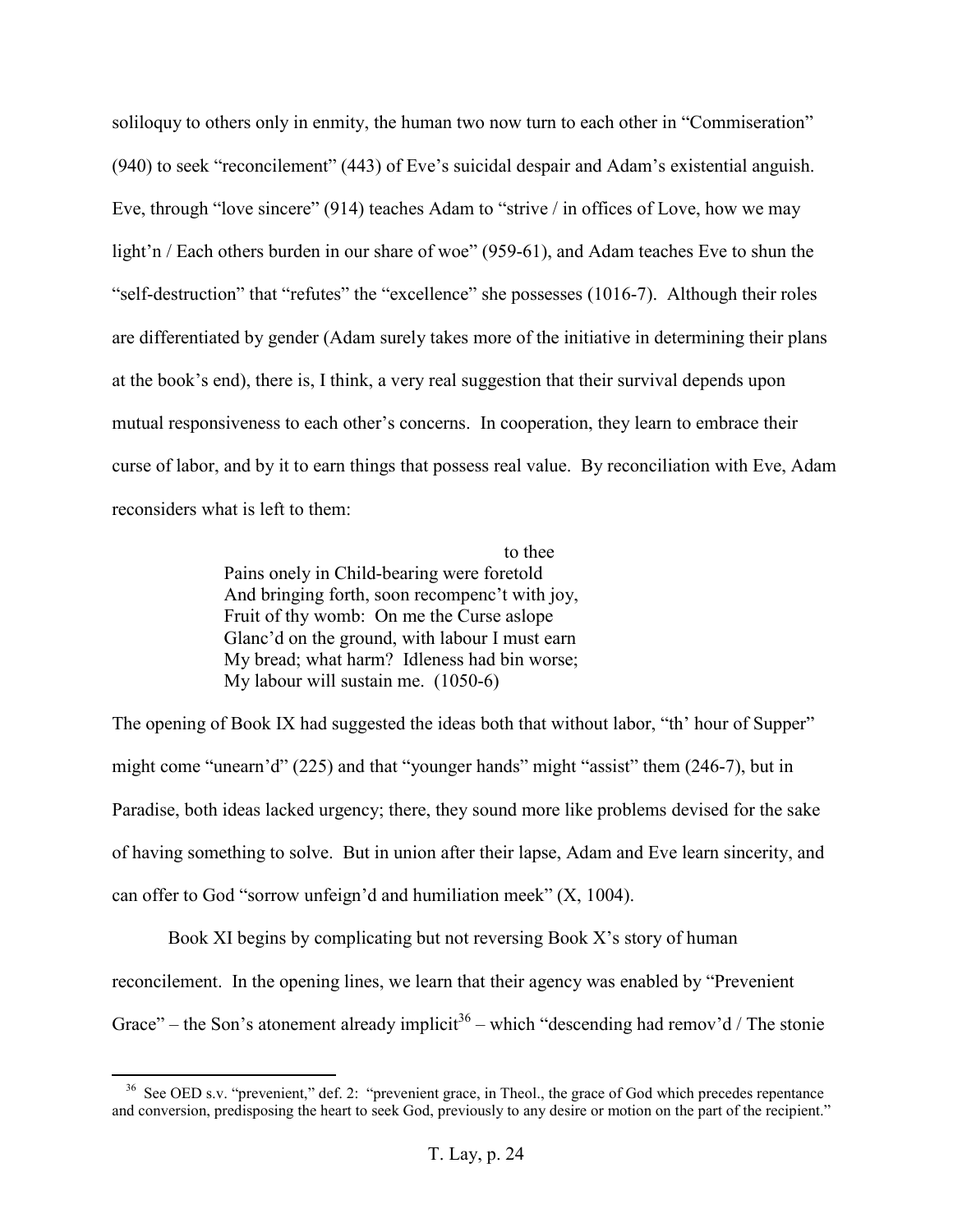from thir hearts and made new flesh / Regenerat grow instead" (3-5). The notion of "Prevenient Grace" does not negate choice but rather gives choice meaning. With stony hearts, Adam and Eve stood no better chance of choosing repentance than Satan with "fixt mind" (I, 97). On the other hand, they must be left to make their choice. As God asks in Book III,

> Not free, what proof could they have givn sincere Of true allegiance, constant Faith or Love, Where onely what they needs must do, appeard, Not what they would? what praise could they receive? What pleasure I from such obedience paid When Will and Reason (Reason also is choice) Useless and vain, of freedom both despoild, Made passive both, had serv'd necessitie, Not mee. (103-12)

It is in flesh – the flesh both of the Son's atonement and of their own hearts – that Adam and Eve can learn to value rightly and make the right choices. In the same way that choosing rightly only matters when one can choose wrongly, one can only learn to value things rightly by being flesh, having to labor, and being susceptible to scarcity. There are political implications as well: "freedom" becomes a prerequisite for correctly determining value; "necessitie" – "The Tyrants plea" in Book IV (394) – voids choices of their worth.

*Paradise Lost* ends with choice: "The world was all before them where to choose / Thir place of rest" (XII, 646-7). If the last three books offered a course of training in how to choose, they have not made particular choices easy. Book XII offers a litany of answers that it subsequently complicates. First, Adam mistakenly assumes that the Son will descend and win the world in decisive battle  $(375\text{ff})$ . Then there is the suggestion of the fortunate fall  $(469\text{ff})$ perhaps ultimately true, but in the meanwhile there are the "enemies of truth" (482) to be dealt

One tends to forget that Book III transpires before the fall because of its dizzying negotiation of tenses by which it "comprises the entire history of mankind in an enormous abridgment" (as another materialist has theorized messianic time that can "blast open the continuum of history." See Walter Benjamin, "Theses on the Philosophy of History," *Illuminations*, ed., Hannah Arendt, trans., Harry Zohn. New York: Schocken Books, 1968, pp. 262-3.)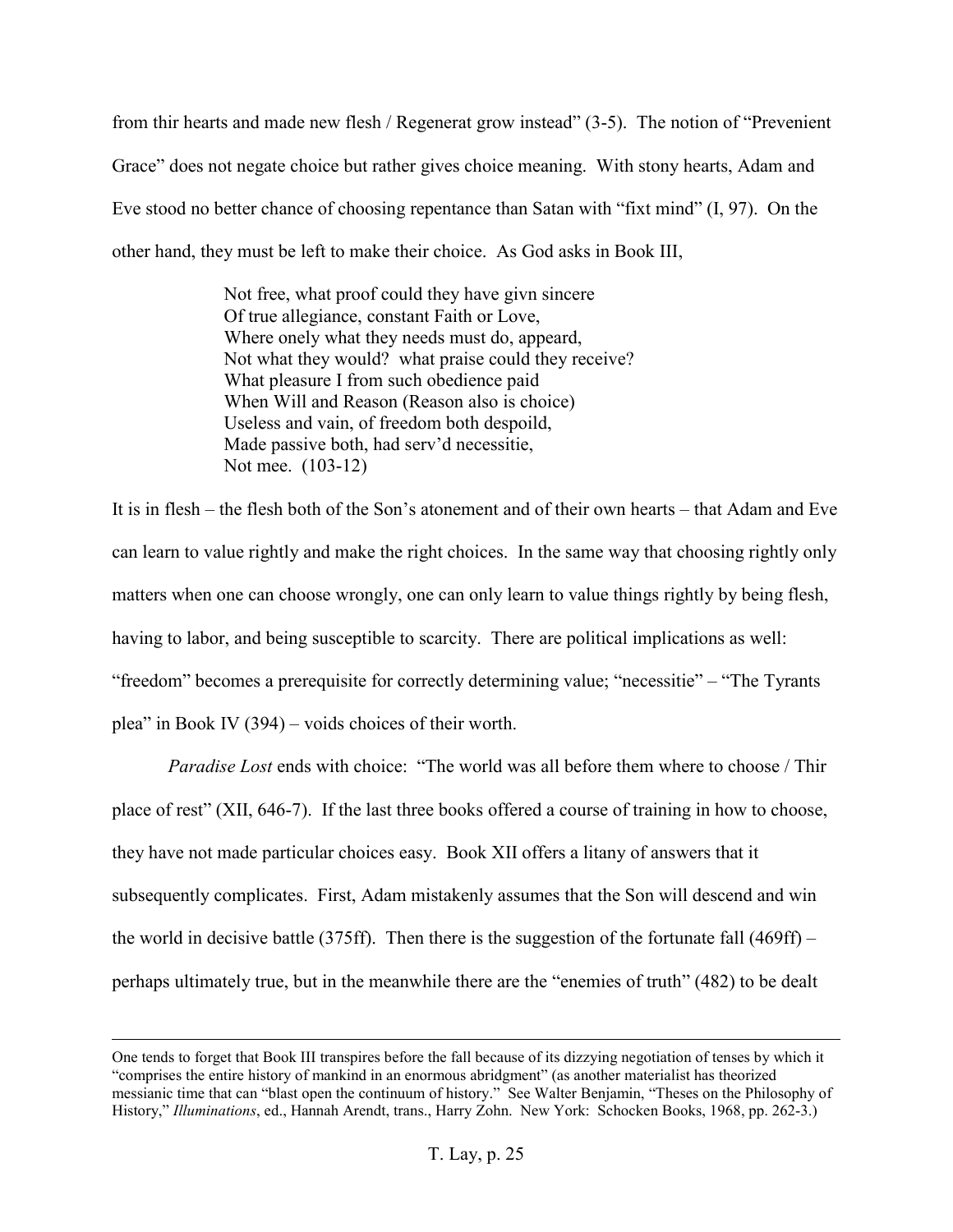with. Finally, at the moment the work seems to be suggesting a turn toward "inward consolations" (495) and to a solitary walk with God (561ff), Michael declares that Adam has "attaind the sum / Of wisdom"  $(575-6)$  and, in parting tells Adam to

> onely add Deeds to thy knowledge answerable, add Faith Add Vertue, Patience, Temperance, add Love By name to come call'd Charitie, the soul Of all the rest: then wilt thou not be loath To leave this Paradise, but shalt possess A Paradise within thee, happier farr. (581-7)

It is an extraordinarily ambitious litany of things to "onely add," but Adam and Eve are denied the specious ease sought by their tempter. Whereas Satan, by consuming the inward, has to turn destructively outward, Adam and Eve may only attain inward happiness through difficult, productive outward works.

 Unlike Heaven and Hell, Earth does not enter *Paradise Lost* with a ready-made economy; the point of the work is to create one, first under Heaven's influence, then by Hell's meddling, and finally by the human effort of learning how to negotiate the world while separate from Heaven but guided by it. But the creation of the earth in Book VII offers a clue for how a worldly economy might work. There,

> First crept The Parsimonious Emmet, provident Of future, in small room large heart enclos'd, Pattern of just equalitie perhaps Hereafter, join'd in her popular Tribes Of Commonaltie. (484-9)

The republican rhetoric of commonwealth is clear enough, but the passage does not only celebrate "just equalitie" of rank; equality is also a matter of material needs. Heaven seems to produce ample bounty and those in Hell pretend to have a limitless bounty within themselves, but Earth faces the possibility of scarcity. The ant's sense of "Commonaltie" is predicated on its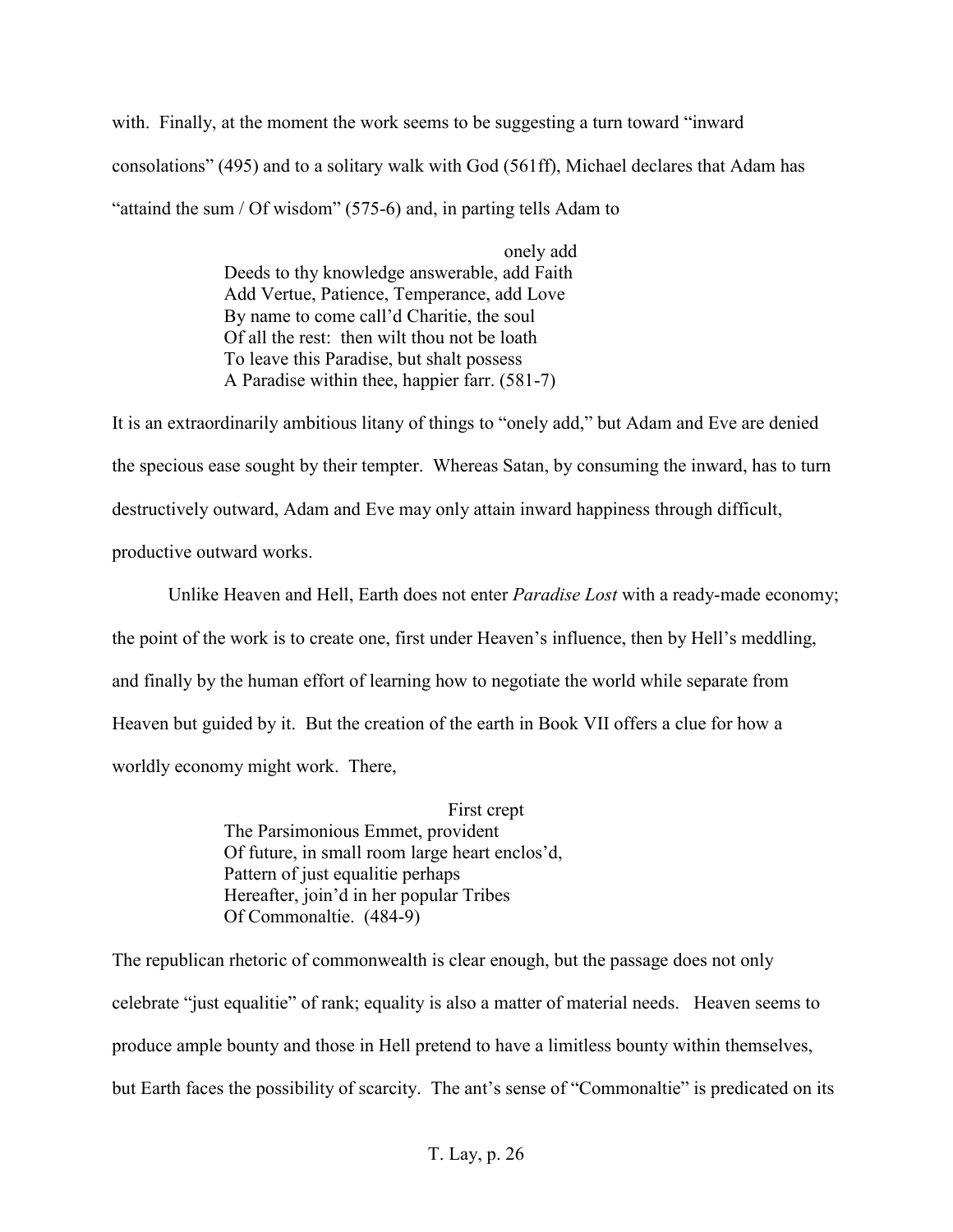sense of parsimony (frugality, thrift<sup>37</sup>) and providence for the future. Equality then is not just a matter of doing away with kings; it requires shared work and shared enjoyment of the fruits of that work, just as the Son's redemption saves "the whole Race lost" (III, 280) and Heaven's bounty is the result of being "one individual Soul." If in Eden, Adam and Eve were "two onely," the final gesture of the poem is to restore the paradox of the singular plural. As Michael leads them out of Eden, he rejoins the hands that had parted before the fall (IX, 385), and it is "hand in hand" (648) that they take, in the poem's paradoxical last three words, "*thir* solitarie way."

#### v: Religion and Politics

To Marx's comment about a Protestant, and particularly Scottish, theology of credit, with which I began, I would like to add one point that perhaps complicates the history that Marx suggested and that Parker has elaborated. Unlike the Church of England, Presbyterianism rendered he Lord's Prayer's fifth petition accurately as "forgive us our debts as we forgive our debters." Although in theory more radical than Anglicanism in the its critique of materialist religion, the Presbyterian Church left in one of its central texts an economy of belief unfamiliar to the majority of English-speaking Protestants. As a child from a long-time Methodist family, I dutifully learned the Lord's prayer in the Anglican rendering of "tresspasses" that Methodism had retained. But when I was eleven, my family moved to Longview, Texas, where, dissatisfied with the conservatism of the local Methodist Churches, we joined the city's two or three dozen other liberal Protestants at a Presbyterian Church. We only stayed in Longview for a year, but it was the year when I was the age for Presbyterian confirmation classes with the minister, an aging Southerner of Scottish descent, who my father was particularly happy to discover was an old

 $37$  The word could be used without negative connotations at the time – see OED def. 1a for "parsimonious."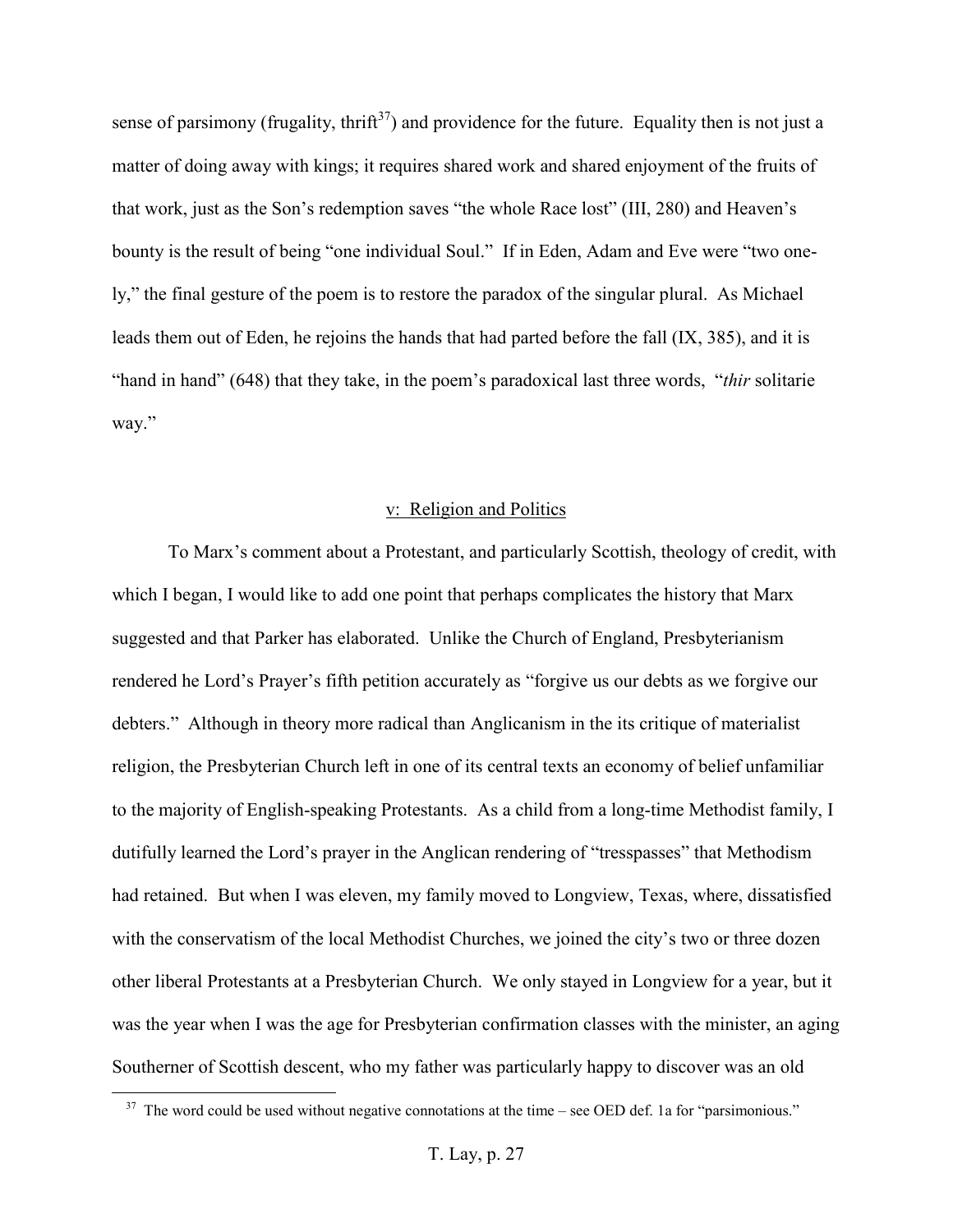New Dealer in a city turning rapidly Republican. As a new Presbyterian, my most pressing question for him was why everybody said "forgive us our debts" during the service. He replied that the standing joke in seminary was that the Presbyterians version was the legacy of impoverished Scots who preferred to have their debts forgiven.

 If my anecdote sounds incidental to a history of Christianity in which Luther and Calvin represent a turn away from economic theology and socially valued works, and toward salvation in faith alone through the individual's unmediated access to God, then consider Milton's position in that history. Milton's economy of redemption, his celebration of flesh, his insistence on Christianity as a social bond that requires works: all these smack not of Puritanism but of Catholicism. Although the condemnation of idolatry was usually a Protestant concern, Milton's condemnation fits more comfortably within the self-criticism that Catholicism traditionally allowed (one thinks, for instance, of Chaucer's "Pardoner's Tale") than in a Protestant ideology that denies real value to anything material. My point, of course, is not to argue that Milton was *really* a Catholic - some of these points make at least as much sense if one thinks of him as an Arminian. Rather I am attempting to complicate a narrative of Early Modern theology often told as a history of two or three party lines, proliferating, perhaps into a dozens or so more in the seventeenth century. Such a narrative is useful in telling a history of theological debate that very often did, I think, depend upon building official theologies and differentiating one's own party from the heresies that rivals exposed when they differentiated *their* theology from that of *their* rivals. Official constructions of the sort surely do become powerful in a Christian society that, at least in theory, requires everyone to take sides. But I wonder how strongly these rigidly differentiated theologies determined ideology, particularly in the wake of the radical political upheaval of the English Revolution. Milton's own idiosyncratic theology, I would suggest, was